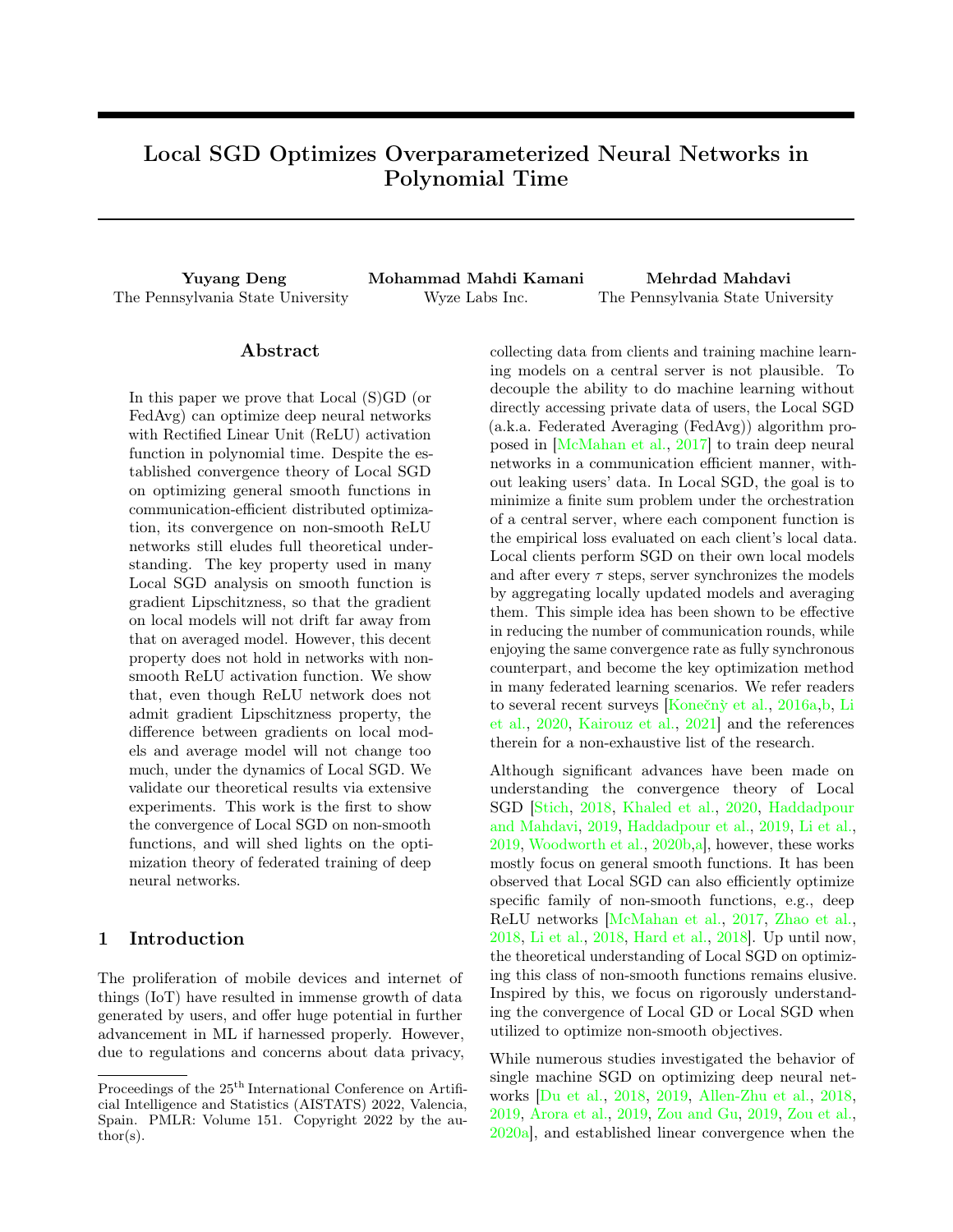neural network is wide enough, however, these results cannot be trivially generalized to Local SGD. In fact, in local methods, due to local updating and periodic synchronization, the desired analysis should be more involved to bound the difference between local models and (virtual) averaged model. On general smooth functions, according to gradient Lipschitzness property, we know that local gradients are close to gradients on averaged model. However, due to non-smoothness of ReLU function, this idea is no longer applicable. This naturally raises the question of understanding why Local (S)GD can optimize deep ReLU neural networks, which we aim to answer in this paper.

Contributions. We show that, both Local GD and Local SGD can provably optimize deep ReLU networks with multiple layers in polynomial time, under *het*erogeneous data allocation setting, meaning that each client has training data sampled from a potentially different underlying distribution. In the deterministic setting, we prove that Local GD can optimize an Llayer ReLU network with  $\Omega(n^{16}L^{12})$  neurons, with a linear convergence rate  $O(e^{-R})$ , where R is the total number of communication rounds. In the stochastic setting, we prove that Local SGD can optimize an Llayer ReLU network with  $\Omega(n^{18}L^{12})$  neurons, with the rate of  $O(e^{-R/R_0})$ , where  $R_0$  is some constant depending on the number of samples  $n$  and neurons  $m$ . To the best of our knowledge, this paper is the first to analyze the global convergence of the both Local GD and Local SGD methods on optimizing deep neural networks with ReLU activation, and the first to show that it can converge even on non-smooth functions. To support our theory, we conduct experiments on MNIST dataset and demonstrate that the results match with our theoretical findings.

From a technical perspective, a key challenge to establish the convergence of both methods appears to be the non-smoothness of objective. In fact, as mentioned before, in the analysis of Local SGD on general smooth functions, a crucial step is to leverage the gradient Lipschitzness property, such that we can bound the gap between gradients on local model and averaged model. However, deep ReLU networks do not admit such benign property which complicates bounding the drift between local models and virtual averaged model due to multiple local updates (i.e., infrequent synchronization). To overcome the difficulty resulting from non-smoothness, we discover a "semi gradient Lipschitzness" property that indicates despite the non-smooth nature of ReLU function, its gradient still enjoys some almost-Lipschitzness geometry and characterizes the second order Lipschitzness nature of the neural network loss. This allows us to develop techniques to bound the local model deviation under the dynamics of Local (S)GD.

Notations. We use boldface lower-case letters such as  $x$  and upper-case letters such as  $W$  to denote vectors and matrices, respectively. We use  $\|v\|$  to denote Euclidean norm of vector  $v$ , and use  $\|\mathbf{W}\|$  and  $\|\mathbf{W}\|_{\text{F}}$  to denote spectral and Frobenius norm of matrix **W**, respectively. We use  $\mathcal{N}(\mu, \delta)$  to denote the Gaussian distribution with mean  $\mu$  and variance  $\delta$ . We also use **W** to denote the tuple of all  $W_1, ..., W_L$ , i.e.,  $\mathbf{W} = (\mathbf{W}_1, ..., \mathbf{W}_L)$ . Finally, we use  $\mathcal{B}(\mathbf{W}, \omega)$  to denote the Euclidean ball centered at **W** with radius  $\omega$ .

#### 2 Related Work

Local SGD. Recently, the most popular idea to achieve communication efficiency in distributed/federated optimization is Local SGD or FedAvg, which is firstly proposed by [McMahan](#page-9-0) [et al.](#page-9-0) [\[2017\]](#page-9-0) to alleviate communication bottleneck in the distributed machine learning via periodic synchronization, which is initially investigated empirically in [\[Zhang et al.,](#page-9-7) [2016\]](#page-9-7) to improve parallel SGD. [Stich](#page-9-1) [\[2018\]](#page-9-1) gives the first proof that Local SGD can optimize smooth strongly convex function at the √ rate of  $O\left(\frac{1}{KT}\right)$ , with only  $O(\sqrt{KT})$  communication rounds. [Khaled et al.](#page-8-4)  $[2020]$  refine the Stich's bound, which reduces the  $O(\sqrt{T})$  communication rounds to  $\Omega(K)$ . [Haddadpour et al.](#page-8-6) [\[2019\]](#page-8-6) give the first analysis on the nonconvex (PL condition) function, and proposed an adaptive synchronization scheme. [Haddadpour and Mahdavi](#page-8-5) [\[2019\]](#page-8-5) gave the analysis of Local GD and SGD on smooth nonconvex functions, under non-IID data allocation. [Li et al.](#page-8-7) [\[2019\]](#page-8-7) also prove the convergence of FedAvg on smooth strongly convex function under non-IID data setting . [Woodworth et al.](#page-9-2) [\[2020b,](#page-9-2)[a\]](#page-9-3) do the comparison between mini-batch SGD and Local SGD by deriving the lower bound for mini-batch SGD and Local SGD, in both homogeneous and heterogeneous data settings. For some variant algorithm, [Karimireddy](#page-8-15) [et al.](#page-8-15) [\[2019\]](#page-8-15) propose SCAFFOLD algorithm which mitigates the local model drifting and hence speed up the convergence. [Yuan and Ma](#page-9-8) [\[2020\]](#page-9-8) borrow the idea from acceleration in stochastic optimization, and propose the first accelerated federated SGD, which further reduced the communication rounds to  $O(K^{1/3})$ .

Convergence Theory of Neural Network. The empirical success of (deep) neural networks motivated the researchers to study the theoretical foundation behind them. Numerous studies take efforts to establish the convergence theory of overparameterized neural networks. While earlier works study the simple two [layer network as the starting point](#page-8-16) [\[Tian,](#page-9-9) [2017,](#page-9-9) [Du](#page-8-16)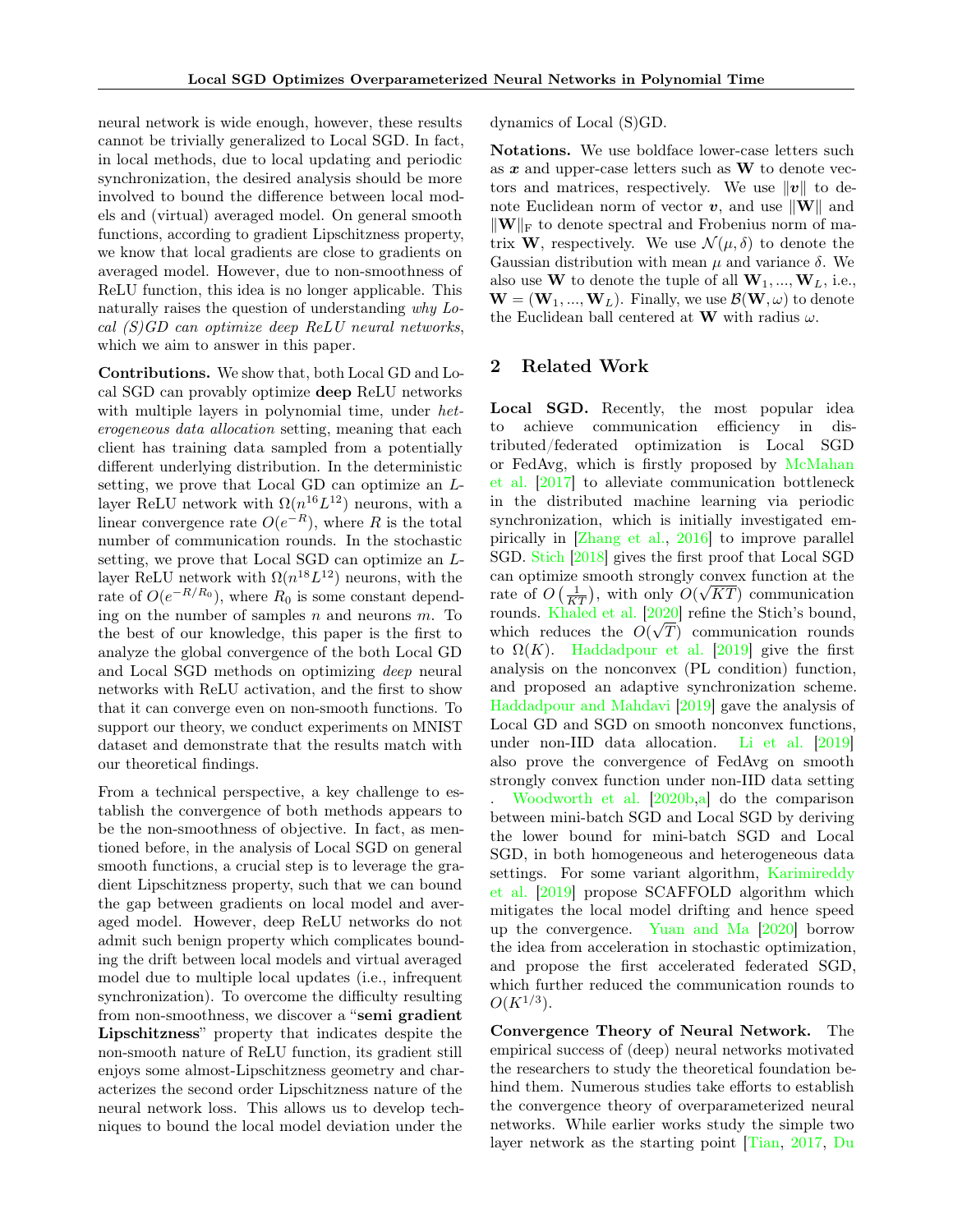[and Lee,](#page-8-16) [2018,](#page-8-16) [Li and Yuan,](#page-9-10) [2017,](#page-9-10) [Zhong et al.,](#page-9-11) [2017,](#page-9-11) [Brutzkus and Globerson,](#page-8-17) [2017\]](#page-8-17), but these papers make strong assumption on input data or sophisticated initialization strategy. [Li and Liang](#page-8-18) [\[2018\]](#page-8-18) study the two layer network with cross-entropy loss, and for the first time show that if the network is overparameterized enough, SGD can find the global minima in polynomial time. Furthermore, if the input data is well structured, the guarantee for generalization can also be achieved. [Du et al.](#page-8-10) [\[2018\]](#page-8-10) derive the global linear convergence of two-layer ReLU network with  $l_2$  regression loss. They also extend their results to deep neural network in [\[Du](#page-8-11) [et al.,](#page-8-11) [2019\]](#page-8-11), but they assume the activation is smooth. [Allen-Zhu et al.](#page-8-13) [\[2019\]](#page-8-13) firstly prove the global linear convergence of deep RelU network, and derive a key semi-smoothness property of ReLU DNN, which advances the analysis tool for ReLU network. [Zou and Gu](#page-9-5) [\[2019\]](#page-9-5) further improve Allen-Zhu's result. They reduce the width of the network to a small dependency on the number of training samples, by deriving a tighter gradient upper bound. Recently, some works further reduce this dependency to cubic, quadratic and even linear [\[Noy et al.,](#page-9-12) [2021,](#page-9-12) [Nguyen and Mondelli,](#page-9-13) [2020,](#page-9-13) [Nguyen,](#page-9-14) [2021\]](#page-9-14).

Local (S)GD on Neural Network. Recently, [Huang](#page-8-19) [et al.](#page-8-19) [\[2021\]](#page-8-19) study the convergence of Local GD on 2 layer ReLU network, which is the most relevant work to ours. However, besides the analysis methods which are significantly different, [Huang et al.](#page-8-19) [\[2021\]](#page-8-19) only considers deterministic algorithm (Local GD) on a simple twolayer network. In this paper, we establish convergence for both Local GD and Local SGD on an L-layer deep ReLU network.

### 3 Problem Setup

We consider a distributed setting with  $K$  machines. Let  $S_i = \{(\mathbf{x}_1^i, y_1^i), ..., (\mathbf{x}_n^i, y_n^i)\}$  denote the set of all  $n$  training data allocated at client  $i$ . We further let  $S = \bigcup_{i=1}^{K} S_i$  to be the union of all clients' data. The goal is to solve the following finite sum minimization problem in a distributed manner:

$$
\min_{\mathbf{W}} L(\mathbf{W}) = \frac{1}{K} \sum_{i=1}^{K} L_i(\mathbf{W}),
$$

where  $L_i(\mathbf{W}) = \frac{1}{n} \sum_{(\bm{x}, y) \in S_i} \ell(\mathbf{W}; \bm{x}, y)$  is the loss function evaluated on ith client data based on loss function  $\ell$ ). The description of the network architecture and loss function type are presented next.

Deep ReLU network. We consider a L-layer neural network architecture with ReLU activation function:

$$
f(\mathbf{W},\mathbf{V},\bm{x})=\mathbf{V}\sigma(\mathbf{W}_L\sigma(\mathbf{W}_{L-1}\cdots\sigma(\mathbf{W}_1\bm{x})))
$$

where  $\sigma(x) = \max(x, 0)$ ,  $\mathbf{W}_l \in \mathbb{R}^{m \times m}$  is the weight matrix of *l*th layer (we set  $\mathbf{W}_1 \in \mathbb{R}^{m \times d}$ ),  $\mathbf{x} \in \mathbb{R}^{\bar{d}}$  is the input data. For ease of exposition, we assume the number of neurons is same for all layers. Also, following the prior studies [\[Du et al.,](#page-8-10) [2018,](#page-8-10) [Allen-Zhu](#page-8-13) [et al.,](#page-8-13) [2019,](#page-8-13) [Zou and Gu,](#page-9-5) [2019\]](#page-9-5), we fix the top layer V, and only train the parameters of the hidden layers  $\mathbf{W} = (\mathbf{W}_1, \mathbf{W}_2, \dots, \mathbf{W}_L).$ 

We consider regression setting with squared losss  $\ell(\mathbf{W}, \mathbf{V}; \boldsymbol{x}, \boldsymbol{y}) = \frac{1}{2} || f(\mathbf{W}, \mathbf{V}, \boldsymbol{x}) - \boldsymbol{y} ||^2$  where the gradient of  $L_i(\mathbf{W})$  w.r.t.  $\mathbf{W}_l$  can be derived as:

$$
\nabla_{\mathbf{W}_l} L_i(\mathbf{W}) = \frac{1}{n} \sum_{(\mathbf{x}_j, \mathbf{y}_j) \in S_i} \mathbf{D}_{j,l} \mathbf{B}_{j,l+1}^{\top} (f_j - \mathbf{y}_j) f_{j,l-1},
$$

where

$$
f_{j,l} = \sigma(\mathbf{W}_l \sigma(\mathbf{W}_{l-1} \cdots \sigma(\mathbf{W}_1 x_j))),
$$
  
\n
$$
f_j = \mathbf{V} \sigma(\mathbf{W}_L \sigma(\mathbf{W}_{L-1} \cdots \sigma(\mathbf{W}_1 x_j))),
$$
  
\n
$$
\mathbf{B}_{j,l+1} = \mathbf{V} \mathbf{D}_{j,L} \mathbf{W}_L \cdots \mathbf{D}_{j,l+1} \mathbf{W}_{l+1}
$$

and  $\mathbf{D}_{j,l} \in \mathbb{R}^{m \times m}$  is a diagonal matrix with entries  $\mathbf{D}_{j,l}(r,r) = \mathbf{1}[(\mathbf{W}_l f_{j,l-1})_r \geq 0]$  for  $r \in [m]$ . For ease of exposition, we will express  $\nabla_{\mathbf{W}} L_i(\mathbf{W})$  as the following tuple:

$$
\nabla_{\mathbf{W}}L_i(\mathbf{W}) = (\nabla_{\mathbf{W}_1}L_i(\mathbf{W}), \cdots, \nabla_{\mathbf{W}_L}L_i(\mathbf{W})).
$$

Algorithm description. To mitigate the communication bottleneck in distributed optimization, a popular idea is to update models locally via GD or SGD, and then average them periodically [\[McMahan et al.,](#page-9-0) [2017,](#page-9-0) [Stich,](#page-9-1) [2018\]](#page-9-1). The Local (S)GD algorithm proceeds for T iterations, and at tth iteration, the ith client locally performs the GD or SGD on its own model  $\mathbf{W}^{(i)}(t)$ :

Local GD: 
$$
\mathbf{W}^{(i)}(t+1) = \mathbf{W}^{(i)}(t) - \eta \nabla_{\mathbf{W}} L_i \left( \mathbf{W}^{(i)}(t) \right),
$$
  
Local SGD:  $\mathbf{W}^{(i)}(t+1) = \mathbf{W}^{(i)}(t) - \eta \mathbf{G}_i^{(t)},$ 

where  $G_i^{(t)}$  is the stochastic gradient such that  $\mathbb{E}[\boldsymbol{G}_i^{(t)}] = \nabla_{\mathbf{W}} L_i\left(\mathbf{W}^{(i)}(t)\right)$ . After  $\tau$  local updates (i.e., t divides  $\tau$ ), the server aggregates local models  $\mathbf{W}^{(i)}(t+1), i = 1, \ldots, K$  and performs the next global model according to:

$$
\mathbf{W}(t+1) = \frac{1}{K} \sum_{i=1}^{K} \mathbf{W}^{(i)}(t+1).
$$

Then, the server sends the averaged model back to local clients, to update their local models and the procedure is repeated for  $T/\tau$  stages. This idea can significantly reduce the communications rounds by a factor of  $\tau$ , compared to fully synchronized GD/SGD. Even though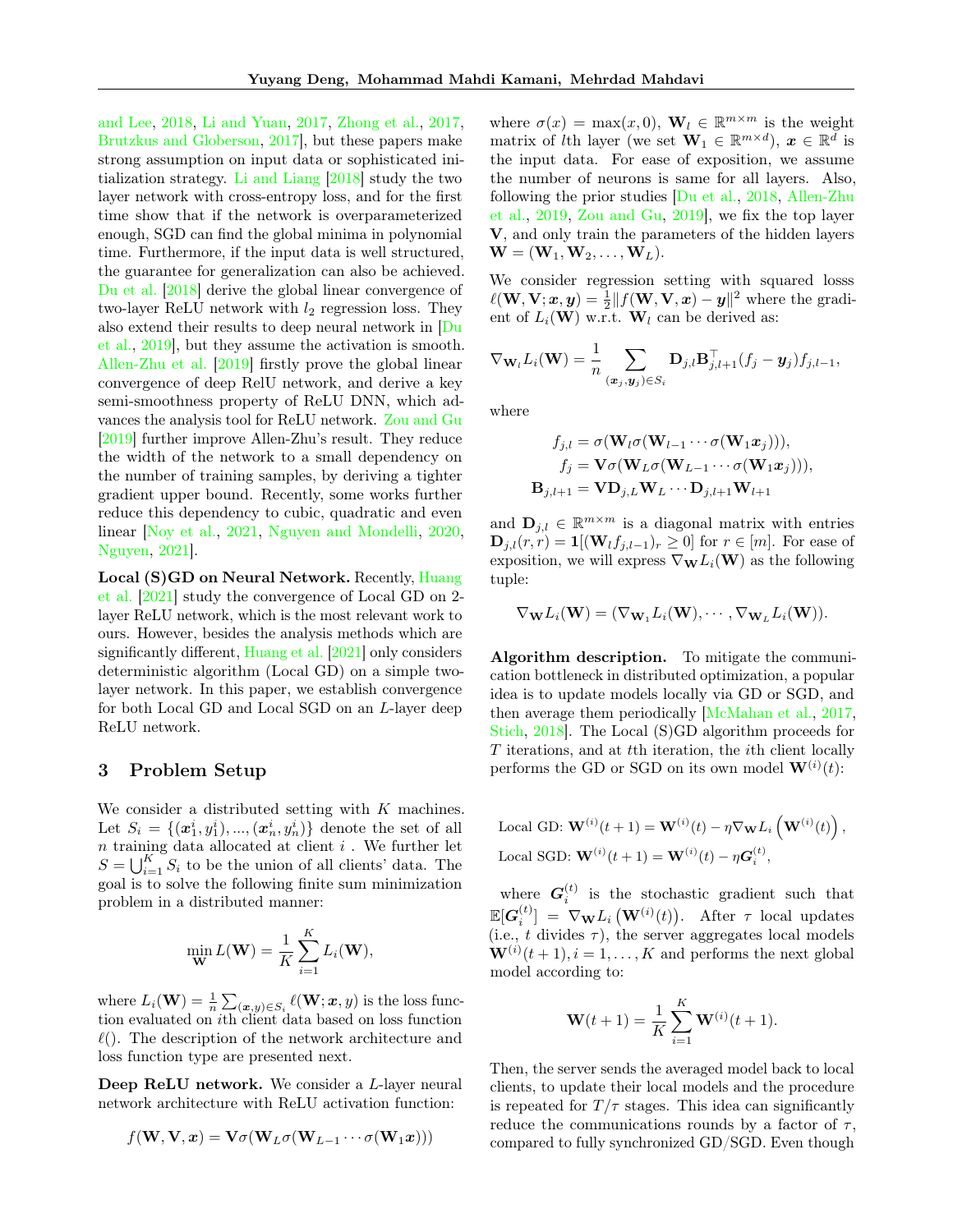Algorithm 1: Local (S)GD **Input:** Synchronization gap  $\tau$ , Number of iterations T. Initialization network parameter  $W(0) \sim \mathcal{N}(0, 2/m\mathbf{I})$  and  $\mathbf{v} \sim \mathcal{N}(0, \mathbf{I}/d)$ parallel for  $i = 1, ..., K$  do for  $t = 1, ..., T$  do  $\bm{W}^{(i)}(t+1) = \bm{W}^{(i)}(t) - \eta \nabla_{\bm{W}} L_i \left( \bm{W}^{(i)}(t) \right)$  $#$  Local GD Sample a data  $(\tilde{x}, \tilde{y})$  uniformly from  $S_i$ . Compute  $\boldsymbol{G}_i^{(t)} = n \nabla_{\boldsymbol{W}} \ell \left( \boldsymbol{W}^{(i)}(t) ; \tilde{\boldsymbol{x}}, \tilde{y} \right)$ .  $\bm{W}^{(i)}(t$  + 1) =  $\bm{W}^{(i)}(t)$  –  $\eta \bm{G}_i^{(t)}$  $#$  Local SGD if t divides  $\tau$  then all nodes send their local parameter  $W^{(i)}(t+1)$  to server.  $\boldsymbol{W}(t+1) = \frac{1}{K} \sum_{i=1}^{K} \boldsymbol{W}^{(i)}(t+1);$ send  $W(t + 1)$  to all nodes to update their local models. each client initializes its local models:  $W^{(i)}(t+1) = W(t+1).$ end end end

it is a simple algorithm, and has been employed for distributed neural network training for a long time, we are not aware of any prior theoretical work that analyzes its convergence performance on deep ReLU neural networks. We note that the aggregated model at server cannot be treated as  $\tau$  iterations of synchronous SGD, since each local update contains a bias with respect to the global model which necessities to bound the drift among local and global models. The bias issue becomes even more challenging when non-smooth ReLU is utilized compared to the existing studies that focus on smooth objectives.

### 4 Main Results

In this section, we present the convergence rates. We start with making the following standard separability assumption [\[Allen-Zhu et al.,](#page-8-13) [2019,](#page-8-13) [Zou and Gu,](#page-9-5) [2019\]](#page-9-5) on the training data.

<span id="page-3-0"></span>**Assumption 1.** For any  $x \in S$ ,  $||x|| = 1$ , and for any  $\boldsymbol{x}, \boldsymbol{x}' \in S, ||\boldsymbol{x} - \boldsymbol{x}'|| \geq \phi.$ 

The following theorem establishes the convergence rate of Local GD on deep ReLU network:

<span id="page-3-1"></span>Theorem 1 (Local GD). For Local GD, under As-sumption [1,](#page-3-0) if we choose  $m \geq \frac{Kdn^{16}L^{12}(\log m)^3}{\phi^5}$ ,  $\eta =$ 

 $O\left(\frac{dn^2}{m\phi\tau}\right)$  then with probability at least  $1-e^{-\Omega((\log m)^2)}$ it holds that

$$
L(\mathbf{W}(T)) \le e^{-\Omega(R)} L(\mathbf{W}(0)),
$$

where  $R = \frac{T}{\tau}$  is the total number of communication rounds, and  $\mathbf{W}(T) = \frac{1}{K} \sum_{i=1}^{K} \mathbf{W}^{(i)}(T)$ .

The proof of Theorem [1](#page-3-1) is provided in Appendix [A.](#page-10-0) As expected, the fastest convergence rate is attained when the synchronization gap  $\tau$  is one. Theorem [1](#page-3-1) however precisely characterizes how large the number of neurons needs to picked to guarantee linear convergence rate. Here we require the width of network  $m$ to be  $O(Kn^{16}L^{12})$  to achieve linear rate in terms of communication rounds, which is linear in the number of clients and polynomial in  $n$  and  $L$ . The most relevant work to this paper is [Huang et al.](#page-8-19) [\[2021\]](#page-8-19), where they consider two-layer ReLU network, and achieve and  $O(e^{-R/K})$  convergence rate with  $\Omega(n^4)$  neurons. Their convergence rate is strictly worse than us, while they require smaller number of neurons because they only consider simple two-layer architecture. An interesting observation from above rate is that the number of neurons per layer is polynomial in the number of layers which is also observed in our empirical studies. This implies that by adding to the depth of model, we also need to increase the number of neurons at each layer accordingly. We note that compared to analysis of single machine GD on deep ReLU networks [\[Zou](#page-9-5) [and Gu,](#page-9-5) [2019,](#page-9-5) [Nguyen,](#page-9-14) [2021\]](#page-9-14), the width obtained here is worse, and we leave the improvement on either the dependency on  $n$  or  $K$  as a future work.

Now we proceed to establish the convergence rate of Local SGD:

<span id="page-3-2"></span>Theorem 2 (Local SGD). For Local SGD, under  $Assumption 1, if we choose m \geq \frac{Kdn^{18}L^{12}(\log m)^5}{\phi^3},$  $Assumption 1, if we choose m \geq \frac{Kdn^{18}L^{12}(\log m)^5}{\phi^3},$  $Assumption 1, if we choose m \geq \frac{Kdn^{18}L^{12}(\log m)^5}{\phi^3},$  $\eta = O\left(\frac{d\phi}{m\tau n^3 \log^2 m}\right)$  then with probability at least  $1-e^{-\Omega((\log m)^2)}$  it holds that

$$
L(\mathbf{W}(T)) \le (n \log^2 m) \cdot e^{-\Omega(R/R_0)} L(\mathbf{W}(0)),
$$

where  $R = \frac{T}{\tau}$  is the total number of communication rounds,  $R_0 = \frac{n^5 \log^2 m}{\phi^2}$ , and  $W(T) =$  $\frac{1}{K}\sum_{i=1}^K \boldsymbol{W}^{(i)}(T).$ 

Comparison to related bounds on Local SGD. [Haddadpour and Mahdavi](#page-8-5) [\[2019\]](#page-8-5) established an  $O(1/\sqrt{KT})$  rate with  $O(\sqrt{KT})$  communication rounds on general smooth nonconvex functions, while our result enjoys faster rate and better communication efficiency. We would also like to emphasize that our setting is more difficult, since 1) we study nonconvex and nonsmooth functions; 2) we prove a global convergence,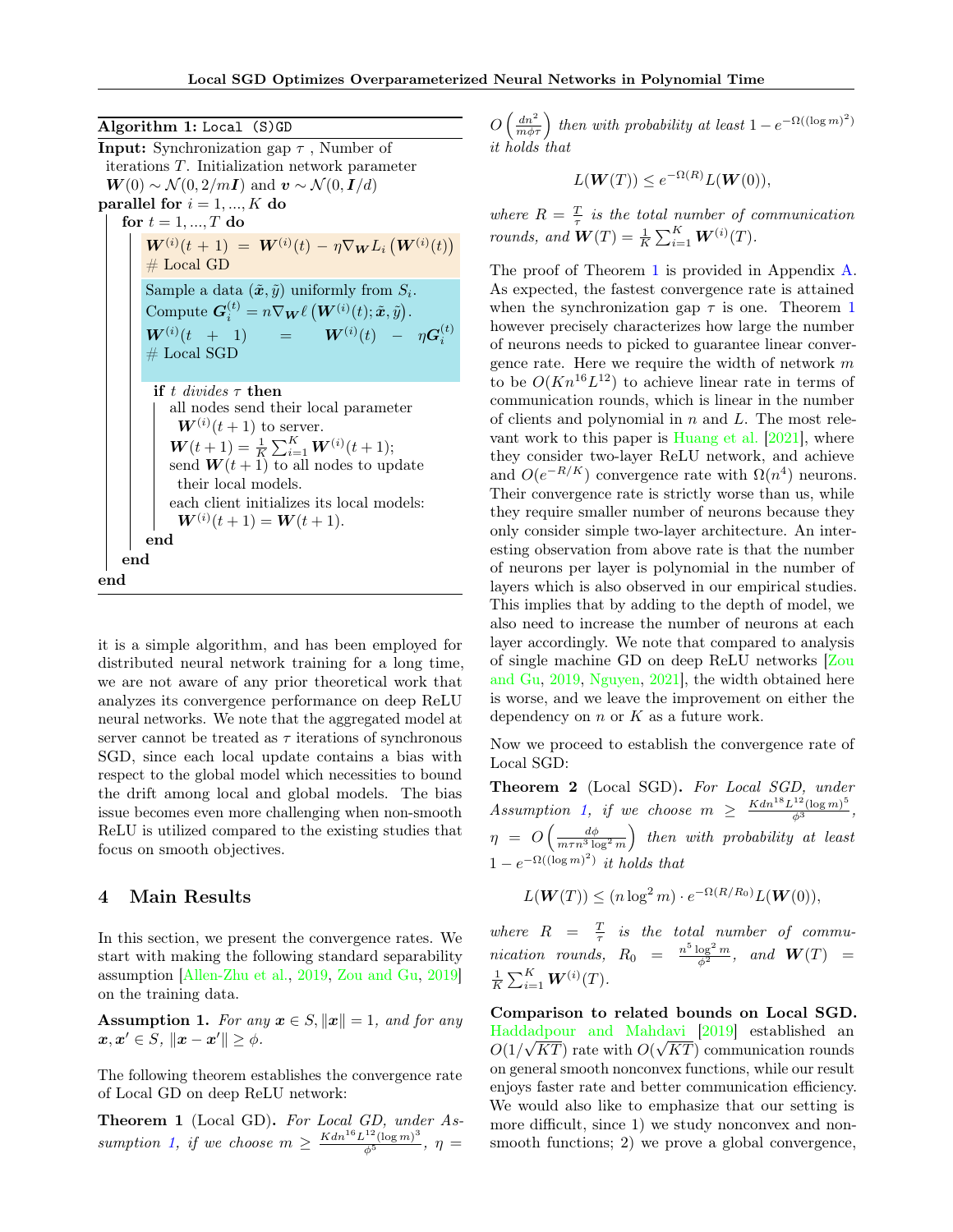but their result only guarantees the convergence to a first order stationary point, and 3) our result is stated for last iterate, but theirs only guarantees that at least one of the history iterates vissits local minima.

Comparison to related work on ReLU networks. Since we are not aware of any related work of Local SGD on ReLU network, here we only discuss single machine algorithms. Compared to single machine SGD on optimizing ReLU network, the most analogous work to ours is [\[Zou and Gu,](#page-9-5) [2019\]](#page-9-5), since both our and their analysis adapt the proof framework from [\[Allen-](#page-8-13)[Zhu et al.,](#page-8-13) [2019\]](#page-8-13). They achieve linear convergence with  $\Omega(n^{17})$  neurons for achieving linear convergence, while we need  $\Omega(n^{18})$  neurons. We also noticed that recent works [\[Nguyen and Mondelli,](#page-9-13) [2020,](#page-9-13) [Nguyen,](#page-9-14) [2021\]](#page-9-14) have reduce the network width to a significantly small number, so we leave improving our results by adapting a finer analysis as future work.

### 5 Overview of Proof Techniques

In this section we will present an overview of our proof strategy for deterministic setting (Local GD). The stochastic setting shares the similar strategy. We let  $\mathbf{W}(t) = \frac{1}{K} \sum_{i=1}^{K} \mathbf{W}^{(i)}(t)$  denote the virtual averaged iterates. We use  $t_c$  to denote the latest communication round, also the cth communication round.

#### 5.1 Main Technique

Our proof involves three main ingredients, namely (i) semi gradient Lipschitzness, (ii) shrinkage of local loss, and (iii) local model deviation analysis as we discuss briefly below.

Semi Gradient Lipschitzness. <sup>[1](#page-4-0)</sup>In the analysis of Local SGD on general smooth functions, one key step is to utilize the gradient Lipschitzness property, such that we can bound the gap between gradients on local model and averaged model by:  $\left\| \nabla L(\mathbf{W}) - \nabla L(\tilde{\mathbf{W}}) \right\| \le$  $H \left\| \mathbf{W} - \tilde{\mathbf{W}} \right\|$ . However, ReLU network does not admit such benign property. Alternatively, we discover a "semi-gradient Lipschitzness" property. For any parameterization **W** and **W** such that  $\mathbf{W}, \mathbf{W} \in \mathcal{B}(\mathbf{W}(0), \omega)$ :

$$
\frac{1}{K} \sum_{i=1}^{K} \left\| \nabla_{\mathbf{W}} L_i(\mathbf{W}) - \nabla_{\tilde{\mathbf{W}}} L_i(\tilde{\mathbf{W}}) \right\|_{\text{F}}^2
$$
  
\n
$$
\leq O\left(\frac{mL^4}{d} \left\| \mathbf{W} - \tilde{\mathbf{W}} \right\|_2^2\right) + O\left(\frac{\omega^{2/3} L^5 m \log m}{d}\right) L(\tilde{\mathbf{W}}).
$$

This inequality demonstrates that for any two models lying in the small local perturbed region of initialization model, ReLU network almost achieves gradient Lipschitzness, up to some small additive zeroth order offset. That is, if we can carefully move local models  $\mathbf{W}^{(i)}(t)$  such that they do not drift from the initialization and virtual average model  $W(t)$  too much, then the gradient at local iterate  $\nabla_{\mathbf{W}^{(i)}} L_i(\mathbf{W}^{(i)}(t))$  is guaranteed to be close to the gradient at virtual averaged iterate  $\nabla_{\mathbf{W}} L_i(\mathbf{W}(t)).$ 

Shrinkage of Local Loss. Another key property of local loss is that the local loss is strictly decreasing, compared to the latest communication round. We show that with high probability, if we properly choose learning rate, the following inequality holds: for Local GD:

$$
L_i(\mathbf{W}^{(i)}(t)) \le L_i(\mathbf{W}^{(i)}(t-1)) \le \cdots \le L_i(\mathbf{W}^{(i)}(t_c)),
$$

and for Local SGD:

$$
L_i(\mathbf{W}^{(i)}(t)) \le \exp\left(\frac{\phi}{mn^{2.5}\log^2 m}\right) L_i(\mathbf{W}(t_c)),
$$

where  $t_c \le t \le t_c + \tau - 1$ , and  $t_c$  is the latest communication round of t. This nice property will enable us to reduce the loss at any iteration to its latest communication round.

Local Model Deviation Analysis. During the dynamic of Local (S)GD, the local models will drift from the virtual averaged model, so the other key technique in Local (S)GD analysis is to bound local model deviation  $\|\mathbf{W}^{(i)}(t) - \mathbf{W}(t)\|_{\text{F}}$ . However, in the highlynonsmooth ReLU network, this quantity is not a viable error to control. Hence, inspired by [Huang et al.](#page-8-19) [\[2021\]](#page-8-19), we consider the deviation  $\|\mathbf{W}^{(i)}(t) - \mathbf{W}(t_c)\|_{\text{F}}$ , where  $t_c$  is the latest communication round of t, and derive the deviation bound as:

$$
\frac{1}{K}\sum_{i=1}^K \left\|\mathbf{W}^{(i)}(t)-\mathbf{W}(t_c)\right\|_{\mathrm{F}}^2 \leq O\left(\frac{\eta^2\tau^2mn}{d}\right)L(\mathbf{W}(t_c)).
$$

Here we bound the local model deviation by the loss at the last communication round, which is a key step that enables us to achieve linear rate.

#### 5.2 Sketch of the Proof

In this section we are going to present the overview of our key proof techniques. The detailed proofs are deferred to appendix. Before that, we first mention two lemmas that facilitate our analysis.

<span id="page-4-1"></span>Lemma 1 (Semi-smoothness [\[Allen-Zhu et al.,](#page-8-13) [2019\]](#page-8-13)). Let

$$
\omega \in \left[ \Omega \left( 1/(d^{3/2} m^{3/2} \log^{3/2}(m)) \right), O \left( 1/(\log^{3/2}(m)) \right) \right].
$$

<span id="page-4-0"></span><sup>1</sup>Notice that this is not the semi-smoothness property derived by Allen Zhu et al [\[Allen-Zhu et al.,](#page-8-13) [2019\]](#page-8-13), even though we also need that property in analysis.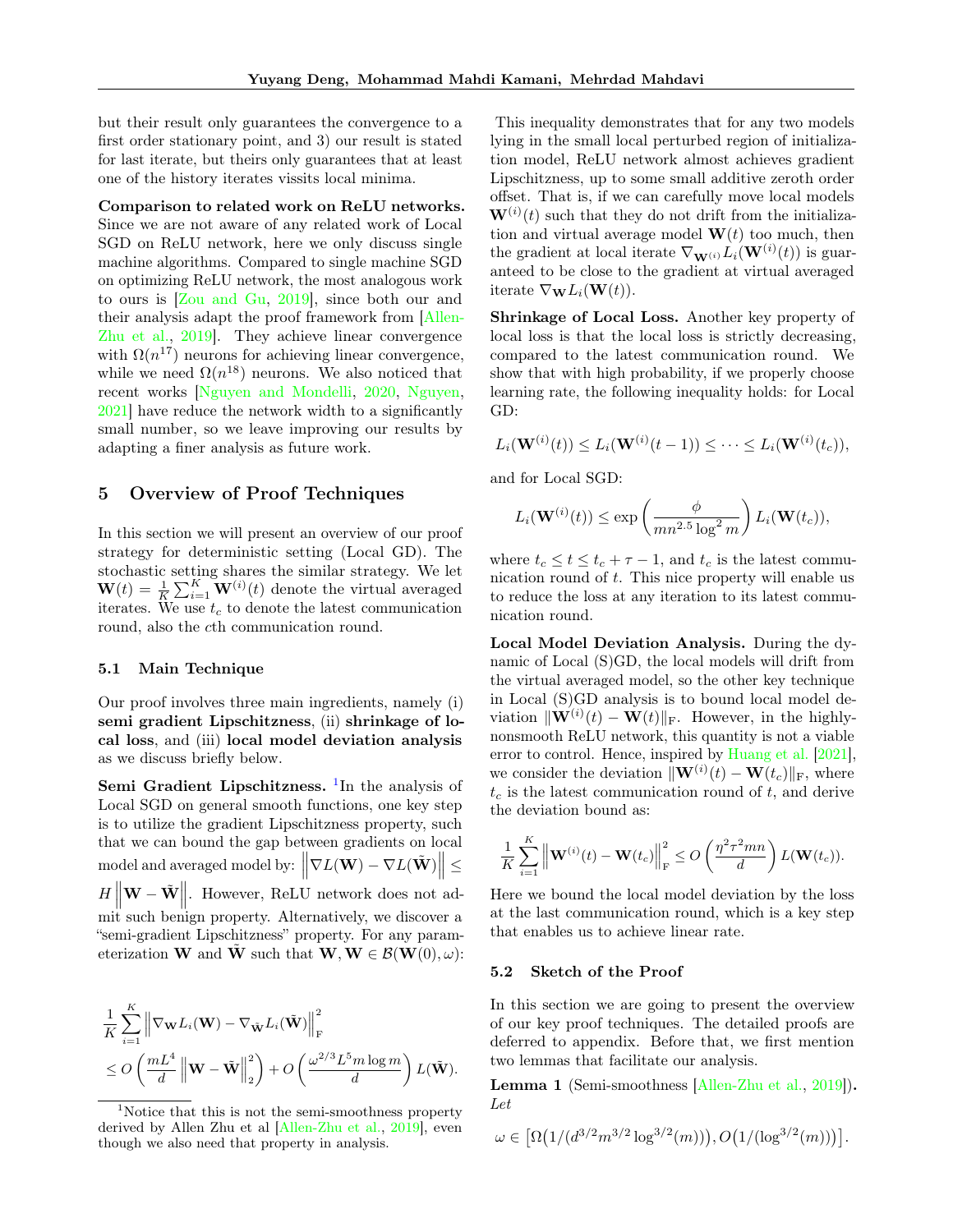Then for any two weights  $\hat{W}$  and  $\tilde{W}$  satisfying  $\hat{\mathbf{W}}, \tilde{\mathbf{W}} \in \mathcal{B}(\mathbf{W}^{(0)}, \omega)$ , with probability at least 1 –  $\exp(-\Omega(m\omega^{3/2}L))$ , there exist two constants C' and  $C''$  such that

$$
L(\tilde{\mathbf{W}}) \le L(\hat{\mathbf{W}}) + \langle \nabla L(\hat{\mathbf{W}}), \tilde{\mathbf{W}} - \hat{\mathbf{W}} \rangle
$$
 (1)

$$
~+ C' \sqrt{L(\hat{\mathbf{W}})} \cdot \frac{\omega^{1/3} \sqrt{m \log(m)}}{\sqrt{d}} \cdot \lVert \tilde{\mathbf{W}} - \hat{\mathbf{W}} \rVert
$$

$$
+\frac{C''m}{d}\|\tilde{\mathbf{W}}-\hat{\mathbf{W}}\|^2.
$$
\n(2)

<span id="page-5-0"></span>Lemma 2 (Gradient bound [\[Zou and Gu,](#page-9-5) [2019\]](#page-9-5)). Let  $\omega = O(\phi^{3/2} n^{-3} L^{-6} \log^{-3/2}(m))$ , then for all  $\mathbf{W} \in \mathcal{B}(\mathbf{W}(0), \omega)$ , with probability at least  $1 - \exp(-\omega)$  $\Omega(m\phi/(dn)))$ , it holds that

$$
\|\nabla L(\mathbf{W})\|_{\mathrm{F}}^2 \le O\big(mL(\mathbf{W})/d\big),
$$
  

$$
\|\nabla L(\mathbf{W})\|_{\mathrm{F}}^2 \ge \Omega\big(m\phi L(\mathbf{W})/(dn^2)\big).
$$

The above two lemmas indicate that, if the network parameters lie in the ball centered at initial solution with radius  $\omega$ , then the network admits local smoothness, and there is no critical point in this region.

The key idea of the proof is that, we firstly assume each local iterates and virtual averaged iterates lie in the  $\omega$ -ball centered at initial model, so that we can apply the benign properties (semi smoothness, bounded gradients and semi gradient Lipschitzness) of objective function. Then, with these nice properties we are able to establish the linear convergence of the objective as claimed. Lastly, we verify the correctness of bounded local iterates and virtual averaged iterates assumption.

The proof is conducted via induction. The inductive hypothesis is as follows: for any  $h \leq t$ , we assume the following statements holds for  $\omega =$  $O(\phi^{3/2}n^{-6}L^{-6}\log^{-3/2}(m))$ :

(I) 
$$
\|\mathbf{W}(h) - \mathbf{W}(0)\| \le \omega
$$
,  
\n $\|\mathbf{W}^{(i)}(h) - \mathbf{W}(0)\| \le \omega, \quad \forall i \in [K].$   
\n(II)  $L(\mathbf{W}(t_c)) \le \left(1 - \Omega\left(\frac{\eta \tau m \phi}{dn^2}\right)\right)^c L(\mathbf{W}(0)).$ 

The first statement indicates that the virtual iterates do not drift too much from the initialization, under Local GD's dynamic, if we properly choose learning rate and synchronization gap. The second statement gives the linear convergence rate of objective value. Now, we need to prove these two statements hold for  $t+1$ .

Step 1: Boundedness of virtual average iterates. We first verify (I), the boundedness of virtual iterates during algorithm proceeding. The idea is to keep track

of the dynamics of the average gradients on each local iterate. To do so, by the updating rule we have:

$$
\|\mathbf{W}(t+1) - \mathbf{W}(0)\| \leq \eta \sum_{j=1}^{t} \left\| \frac{1}{K} \sum_{i=1}^{K} \nabla L_i(\mathbf{W}^{(i)}(j)) \right\|
$$
  

$$
\leq \eta \sum_{j=1}^{t} \frac{1}{K} \sum_{i=1}^{K} O\left(\sqrt{\frac{m}{d}}\right) \sqrt{L_i(\mathbf{W}(j))}
$$
  

$$
\leq \eta \tau \sum_{j=1}^{c} O\left(\sqrt{\frac{m}{d}}\right) \sqrt{L(\mathbf{W}(t_c))},
$$

where we apply the gradient upper bound (Lemma [2\)](#page-5-0) and the decreasing nature of local loss. Now we plug in induction hypothesis **II** to bound  $L(\mathbf{W}(t_c))$ :

$$
\|\mathbf{W}(t+1) - \mathbf{W}(0)\|
$$
  
\n
$$
\leq \eta \tau \sum_{j=1}^{c} O\left(\sqrt{\frac{m}{d}}\right) \sqrt{\left(1 - \Omega\left(\frac{\eta \tau m \phi}{dn^2}\right)\right)^c L(\mathbf{W}(0))}
$$
  
\n
$$
\leq \eta \tau O\left(\sqrt{\frac{m}{d}}\right) \sum_{j=1}^{c} \left(1 - \Omega\left(\frac{\eta \tau m \phi}{2dn^2}\right)\right)^c \sqrt{L(\mathbf{W}(0))}
$$
  
\n
$$
= O\left(\frac{2\sqrt{d}n^2}{\sqrt{m}\phi}\right) \sqrt{L(\mathbf{W}(0))}.
$$

Since we choose  $m \geq \frac{Kdn^{16}L^{12}\log^3 m}{\phi^5}$ , it can be concluded that  $\|\mathbf{W}(t + 1) - \mathbf{W}(0)\| \leq \omega$ .

Step 2: Boundedness of local iterates. The next step is to show that local iterates are also lying in the local perturbed region of initial model. This can be done by tracking the dynamic of the gradients on individual local model:

$$
\left\| \mathbf{W}^{(i)}(t+1) - \mathbf{W}(0) \right\| \leq \eta \sum_{j=1}^{t} \left\| \nabla L_i(\mathbf{W}^{(i)}(j)) \right\|
$$
  

$$
\leq \eta \sum_{j=1}^{t} O\left(\sqrt{\frac{m}{d}}\right) \sqrt{L_i(\mathbf{W}(j))}
$$
  

$$
\leq \eta \tau \sum_{j=1}^{c} O\left(\sqrt{\frac{m}{d}}\right) \sqrt{KL(\mathbf{W}(t_c))}
$$
  

$$
\leq O\left(\frac{2\sqrt{dn^2}}{\sqrt{m}\phi}\right) \sqrt{KL(\mathbf{W}(0))} \leq \omega.
$$

Step 3: Linear convergence of objective value. We now switch to prove statement  $(II)$ . Since we know that,  $\|\mathbf{W}(t + 1) - \mathbf{W}\| \leq \omega$  $\|\mathbf{W}(t + 1) - \mathbf{W}\| \leq \omega$  $\|\mathbf{W}(t + 1) - \mathbf{W}\| \leq \omega$ , we can apply Lemma 1 by let  $\tilde{\mathbf{W}} = \mathbf{W}(t_{c+1})$  and  $\hat{\mathbf{W}} = \mathbf{W}(t_c)$  and gradient bound (Lemma [2\)](#page-5-0). We have the following recursive relation over the loss at different communication stages: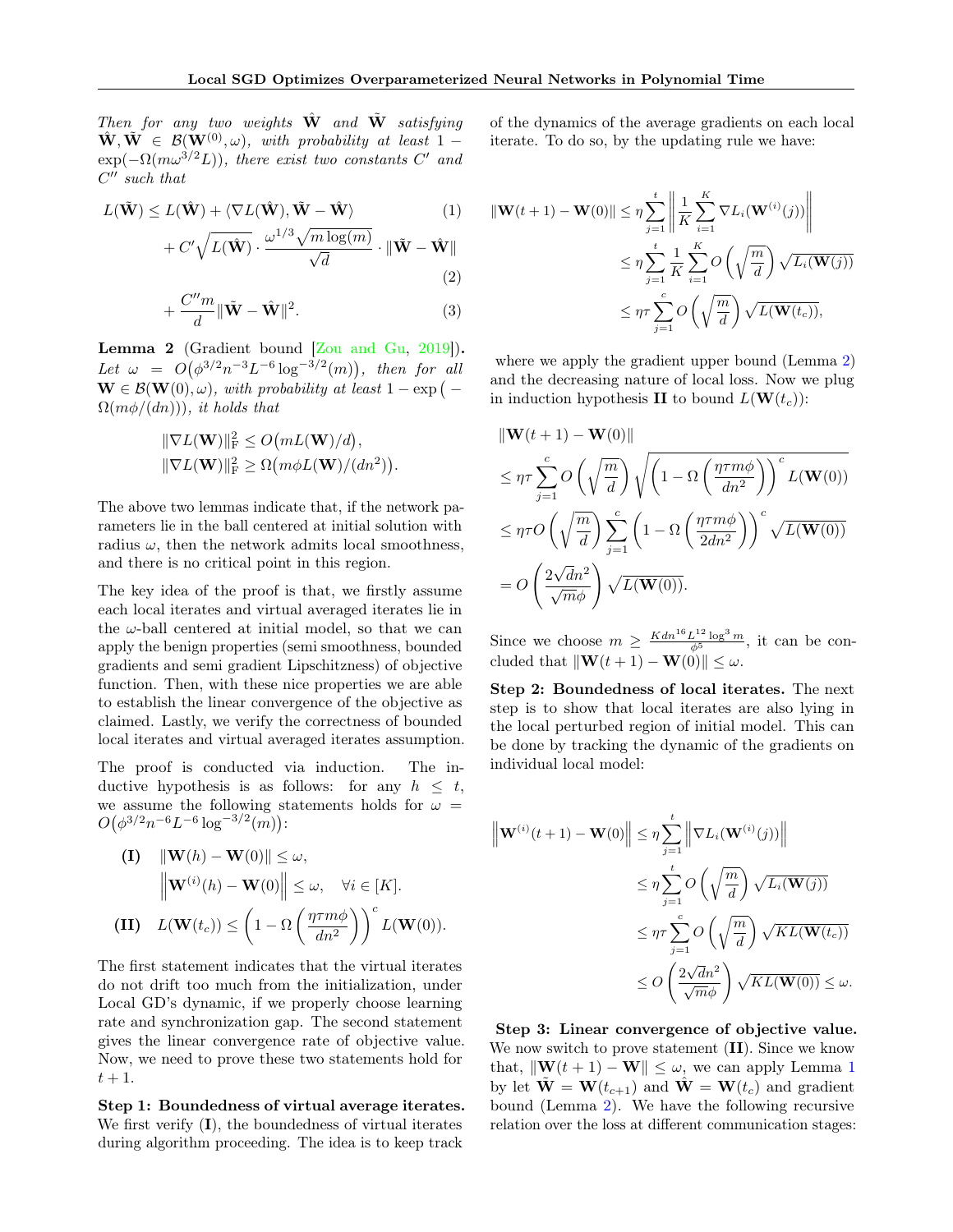$$
L(\mathbf{W}(t_{c+1})) \leq \left(1 - \Omega\left(\frac{\eta \tau m \phi}{dn^2}\right)\right) L(\mathbf{W}(t_c)) + \frac{\eta}{2} \frac{1}{K} \sum_{i=1}^K \sum_{t'=t_{c-1}}^{t_c-1} \left\|\nabla L_i(\mathbf{W}(t_c)) - \nabla L_i(\mathbf{W}^{(i)}(t'))\right\|_{\mathrm{F}}^2 + \eta C' \cdot \frac{\omega^{1/3} L^2 \sqrt{m \log(m)}}{2\sqrt{d}} + \left(\frac{1}{K} \sum_{i=1}^K \sum_{t'=t_{c-1}}^{t_c-1} \left\|\nabla L(\mathbf{W}(t_c)) - \nabla L_i(\mathbf{W}^{(i)}(t'))\right\|_{\mathrm{F}}^2\right),
$$

where  $t_c$  is the latest communication round at iteration  $t$ . Now we can use semi gradient Lipschitzness property to reduce the difference between gradients to local model deviation. Further plugging in the local model deviation bound, and unrolling the recursion will complete the proof:

$$
L(\mathbf{W}(t_c)) \le \left(1 - \Omega\left(\frac{\eta \tau m \phi}{dn^2}\right)\right) L(\mathbf{W}(t_{c-1}))
$$
  

$$
\le e^{-\Omega(R)} L(\mathbf{W}(0)).
$$

### 6 Experiment

In this section we present our experimental results to validate our theoretical findings. For this purpose, we run our experiments on MNIST dataset using a varying number of MLP layers with ReLU activation function on the hidden layer. We denote the number of neurons in the hidden layer with  $m$ . To run the experiments on a distributed setting, we create 50 clients. Then, we distribute the MNIST dataset on these clients in IID (homogeneous) or non-IID (heterogeneous) ways. For IID setting, each client has training data i.i.d. sampled from the whole dataset. For non-IID setting, we allocate only two classes of data to each client, and hence, different clients will have access to different distribution of data.  $+ \eta C \cdot \frac{\omega^{1/2} L^2 \sqrt{m \log(m)}}{2\sqrt{2}} \left\{ \frac{1}{K} \sum_{k=1}^{K} \sum_{k=1}^{N} \sum_{k=1}^{N} \left[ \nabla L(\mathbf{W}(k)) - \nabla L(\mathbf{W}^{(0)}(t)) \right]_{k}^{2} \right\} + \frac{1}{K} \sum_{k=1}^{N} \sum_{k=1}^{N} \sum_{k=1}^{N} \sum_{k=1}^{N} \sum_{k=1}^{N} \sum_{k=1}^{N} \sum_{k=1}^{N} \sum_{k=1}^{N} \sum_{k=1}^{N}$ 

Effects of different model sizes  $m$ . We firstly train the model using Local SGD with the same synchronization gap and different number of hidden neurons, m. Figure [1](#page-6-0) shows the results of this experiment on models with different hidden layer's size in homogeneous and heterogeneous settings. As it can be seen in both cases, the model with higher model size can achieve better final accuracy. This phenomenon has more impact in the heterogeneous data distribution compared to homogeneous setting.

Effects of different synchronization gap  $\tau$ . Now, we fix the model size  $m = 50$  and change the synchronization gap  $\tau$ . We do the comparison between fully synchronous SGD and Local SGD with  $\tau = 5, 10, 20, 50$ . The results in Figure [2](#page-7-0) shows that in both homoge-

<span id="page-6-0"></span>

Figure 1: Comparing the effect of model size using Local SGD in homogeneous and heterogeneous distributions. By changing the model size from  $m = 50$  to  $m = 1000$ , the model converges faster. In heterogeneous setting the increasing the model size has more impact on the rate than the homogeneous setting.

becomes slower when synchronization gap increases. However, in the heterogeneous setting, increasing  $\tau$ will decrease the convergence speed more significantly.

Effects of number of layers L. When we increase the number of layers  $L$ , based on condition of  $m$  in Theorem [2,](#page-3-2) we need to increase the number of neurons as well to achieve the same rate. For instance, Figure [3](#page-7-1) shows the convergence rate of models with  $L = 5$  and various  $m \in \{10, 50, 100\}$ , compared with the single layer model with  $m = 50$ . If we use the same number of neurons as the single layer (i.e.  $m = 10$  and  $L = 5$ , it is evident that the model performs poorly. By increasing the number of neurons per layer, we can see that  $m = 100$  can make 5-layer model achieve the same performance of the single layer model, which has  $10\times$  more neurons and more than  $3\times$  bigger in terms of parameter size. This is consistent with Theorem [2,](#page-3-2) as increasing the number of layers requires significantly more neurons *per layer* compared to single layer counterpart to guarantees linear convergence rate.

### 7 Discussion and Future Works

In this paper, we proved that both Local GD and Local SGD that are originally proposed for communication efficient training of deep neural networks can achieve global minima of the training loss for overparameterized deep ReLU networks. We make the first theoretical trial on the analysis of Local (S)GD on training Deep ReLU networks with multiple layers, but we do not claim that our results, e.g., number of required neurons and dependency on the number of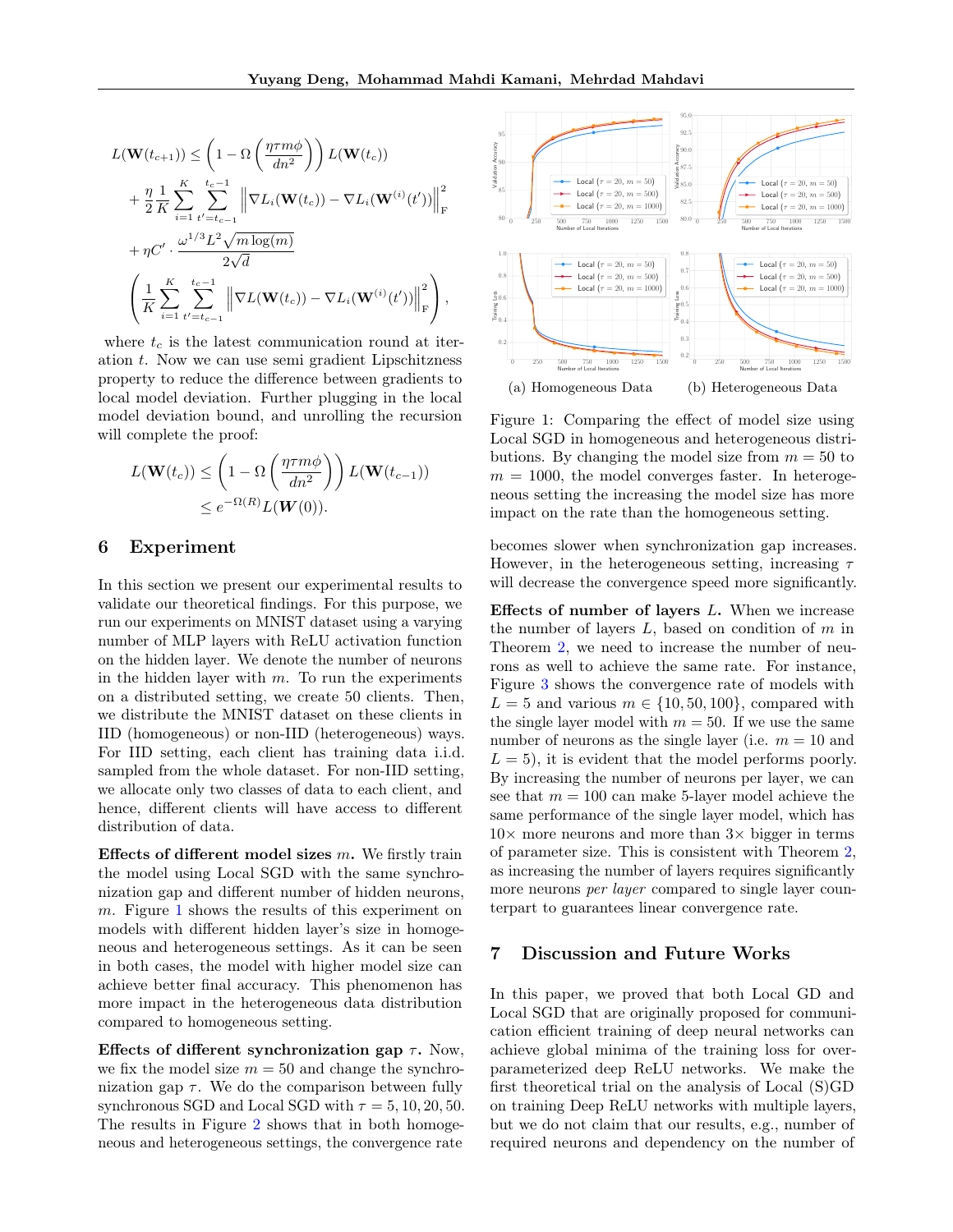<span id="page-7-0"></span>

(a) Homogeneous Data Distribution



layers, are optimal in any sense. A number of future works/improvements are still exciting to explore:

Tightening the condition on the number of neurons. In the bounds obtained for both Local GD and SGD, the required number of neurons to has a heavy dependency on the number training samples  $n$ , which is worse than the single machine case. We are aware of some recent works [\[Noy et al.,](#page-9-12) [2021,](#page-9-12) [Nguyen and](#page-9-13) [Mondelli,](#page-9-13) [2020,](#page-9-13) [Nguyen,](#page-9-14) [2021\]](#page-9-14) that demonstrate significantly reduced number of required neurons, and we believe incorporating their results can also improve our theory to entail tighter bounds.

Extension of analysis to other federated optimization methods. To further reduce the harm caused by multiple local updates, a line of recent studies proposed alternative methods to reduce the local model deviation [\[Karimireddy et al.,](#page-8-15) [2019,](#page-8-15) [Yuan and](#page-9-8) [Ma,](#page-9-8) [2020\]](#page-9-8). Establishing the convergence of these variants in deep non-smooth networks is another valuable research direction.

Extension to other neural network architectures. Here we only consider simple ReLU forward feed neural network, but as shown in the prior works [\[Allen-](#page-8-13)[Zhu et al.,](#page-8-13) [2019,](#page-8-13) [Zou et al.,](#page-9-15) [2020b\]](#page-9-15), single machine SGD can optimize more complicated neural network like CNN, ResNet or RNN as well. Hence, one natural future work is to extend our analysis to those models.



(b) Heterogeneous Data Distribution



<span id="page-7-1"></span>

Figure 3: The effect of number of layer L. By increasing the number of layers to 5, compared to single layer, we need more neurons  $(m)$  to converge with the same rate as a single layer model.

### Acknowledgement

This work was supported in part by NSF grant 1956276.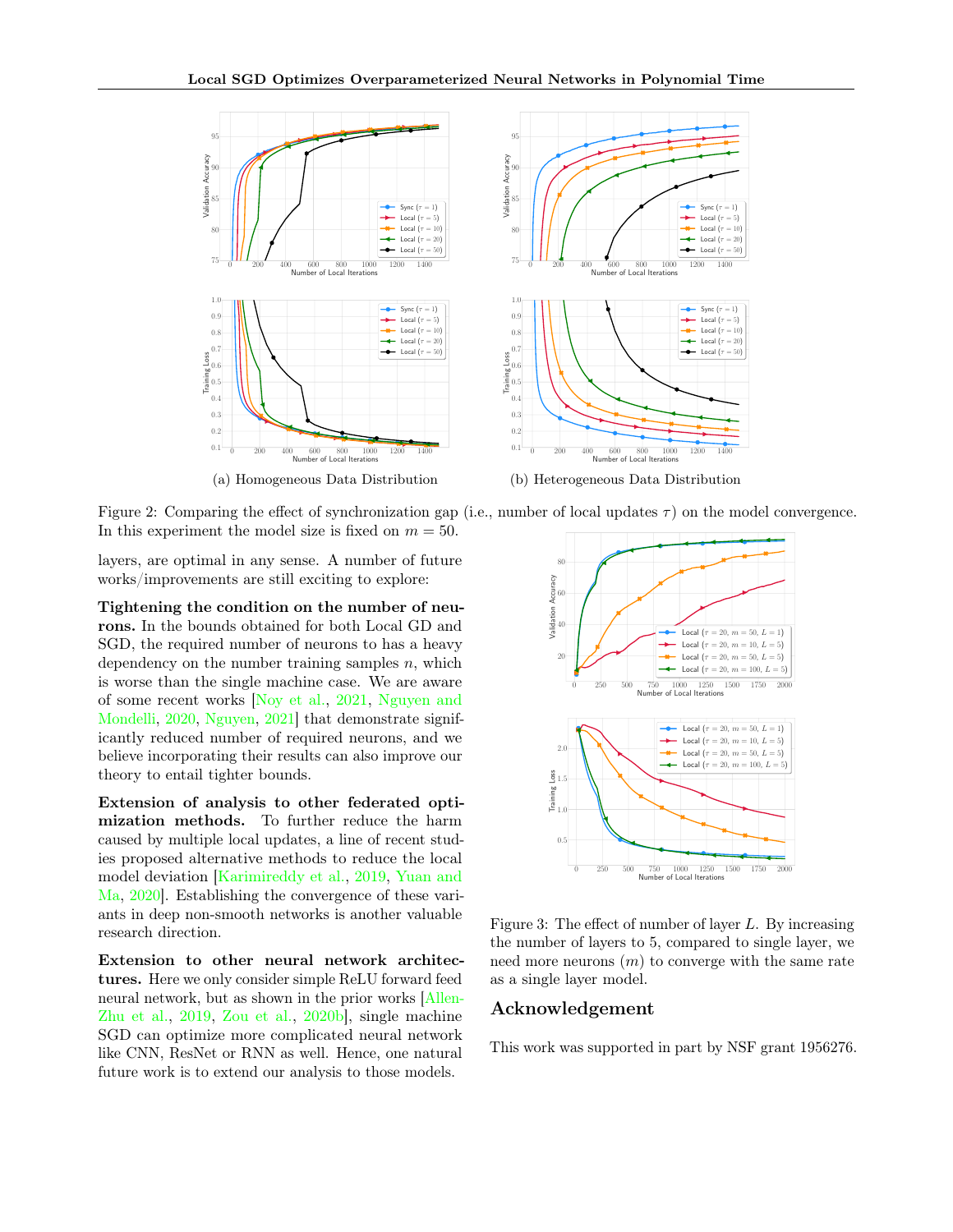### References

- <span id="page-8-12"></span>Zeyuan Allen-Zhu, Yuanzhi Li, and Yingyu Liang. Learning and generalization in overparameterized neural networks, going beyond two layers. arXiv preprint arXiv:1811.04918, 2018.
- <span id="page-8-13"></span>Zeyuan Allen-Zhu, Yuanzhi Li, and Zhao Song. A convergence theory for deep learning via overparameterization. In International Conference on Machine Learning, pages 242–252. PMLR, 2019.
- <span id="page-8-14"></span>Sanjeev Arora, Simon Du, Wei Hu, Zhiyuan Li, and Ruosong Wang. Fine-grained analysis of optimization and generalization for overparameterized two-layer neural networks. In International Conference on Machine Learning, pages 322–332. PMLR, 2019.
- <span id="page-8-17"></span>Alon Brutzkus and Amir Globerson. Globally optimal gradient descent for a convnet with gaussian inputs. In International conference on machine learning, pages 605–614. PMLR, 2017.
- <span id="page-8-16"></span>Simon Du and Jason Lee. On the power of overparametrization in neural networks with quadratic activation. In International Conference on Machine Learning, pages 1329–1338. PMLR, 2018.
- <span id="page-8-11"></span>Simon Du, Jason Lee, Haochuan Li, Liwei Wang, and Xiyu Zhai. Gradient descent finds global minima of deep neural networks. In International Conference on Machine Learning, pages 1675–1685. PMLR, 2019.
- <span id="page-8-10"></span>Simon S Du, Xiyu Zhai, Barnabas Poczos, and Aarti Singh. Gradient descent provably optimizes overparameterized neural networks. arXiv preprint arXiv:1810.02054, 2018.
- <span id="page-8-5"></span>Farzin Haddadpour and Mehrdad Mahdavi. On the convergence of local descent methods in federated learning.  $arXiv$  preprint  $arXiv:1910.14425$ , 2019.
- <span id="page-8-6"></span>Farzin Haddadpour, Mohammad Mahdi Kamani, Mehrdad Mahdavi, and Viveck Cadambe. Local sgd with periodic averaging: Tighter analysis and adaptive synchronization. In Advances in Neural Information Processing Systems, pages 11080–11092, 2019.
- <span id="page-8-9"></span>Andrew Hard, Kanishka Rao, Rajiv Mathews, Swaroop Ramaswamy, Françoise Beaufays, Sean Augenstein, Hubert Eichner, Chloé Kiddon, and Daniel Ramage. Federated learning for mobile keyboard prediction. arXiv preprint arXiv:1811.03604, 2018.
- <span id="page-8-19"></span>Baihe Huang, Xiaoxiao Li, Zhao Song, and Xin Yang. Fl-ntk: A neural tangent kernel-based framework for federated learning analysis. In International Conference on Machine Learning, pages 4423–4434. PMLR, 2021.
- <span id="page-8-3"></span>Peter Kairouz, H. Brendan McMahan, Brendan Avent, Aurélien Bellet, Mehdi Bennis, Arjun Nitin Bhagoji,

Kallista A. Bonawitz, Zachary Charles, Graham Cormode, Rachel Cummings, Rafael G. L. D'Oliveira, Salim El Rouayheb, David Evans, Josh Gardner, Zachary Garrett, Adrià Gascón, Badih Ghazi, Phillip B. Gibbons, Marco Gruteser, Zaïd Harchaoui, Chaoyang He, Lie He, Zhouyuan Huo, Ben Hutchinson, Justin Hsu, Martin Jaggi, Tara Javidi, Gauri Joshi, Mikhail Khodak, Jakub Konečný, Aleksandra Korolova, Farinaz Koushanfar, Sanmi Koyejo, Tancrède Lepoint, Yang Liu, Prateek Mittal, Mehryar Mohri, Richard Nock, Ayfer Özgür, Rasmus Pagh, Mariana Raykova, Hang Qi, Daniel Ramage, Ramesh Raskar, Dawn Song, Weikang Song, Sebastian U. Stich, Ziteng Sun, Ananda Theertha Suresh, Florian Tramèr, Praneeth Vepakomma, Jianyu Wang, Li Xiong, Zheng Xu, Qiang Yang, Felix X. Yu, Han Yu, and Sen Zhao. Advances and open problems in federated learning. Foundations and Trends $\widehat{R}$  in Machine Learning, 14(1), 2021.

- <span id="page-8-15"></span>Sai Praneeth Karimireddy, Satyen Kale, Mehryar Mohri, Sashank J Reddi, Sebastian U Stich, and Ananda Theertha Suresh. Scaffold: Stochastic controlled averaging for on-device federated learning. arXiv preprint arXiv:1910.06378, 2019.
- <span id="page-8-4"></span>A Khaled, K Mishchenko, and P Richtárik. Tighter theory for local sgd on identical and heterogeneous data. In The 23rd International Conference on Artificial Intelligence and Statistics (AISTATS 2020), 2020.
- <span id="page-8-0"></span>Jakub Konečn`y, H Brendan McMahan, Daniel Ramage, and Peter Richtárik. Federated optimization: Distributed machine learning for on-device intelligence. arXiv preprint arXiv:1610.02527, 2016a.
- <span id="page-8-1"></span>Jakub Konečn`y, H Brendan McMahan, Felix X Yu, Peter Richtárik, Ananda Theertha Suresh, and Dave Bacon. Federated learning: Strategies for improving communication efficiency. arXiv preprint arXiv:1610.05492, 2016b.
- <span id="page-8-8"></span>Tian Li, Anit Kumar Sahu, Manzil Zaheer, Maziar Sanjabi, Ameet Talwalkar, and Virginia Smith. Federated optimization in heterogeneous networks. arXiv preprint arXiv:1812.06127, 2018.
- <span id="page-8-2"></span>Tian Li, Anit Kumar Sahu, Ameet Talwalkar, and Virginia Smith. Federated learning: Challenges, methods, and future directions. IEEE Signal Processing Magazine, 37(3):50–60, 2020.
- <span id="page-8-7"></span>Xiang Li, Kaixuan Huang, Wenhao Yang, Shusen Wang, and Zhihua Zhang. On the convergence of fedavg on non-iid data. arXiv preprint arXiv:1907.02189, 2019.
- <span id="page-8-18"></span>Yuanzhi Li and Yingyu Liang. Learning overparameterized neural networks via stochastic gradient descent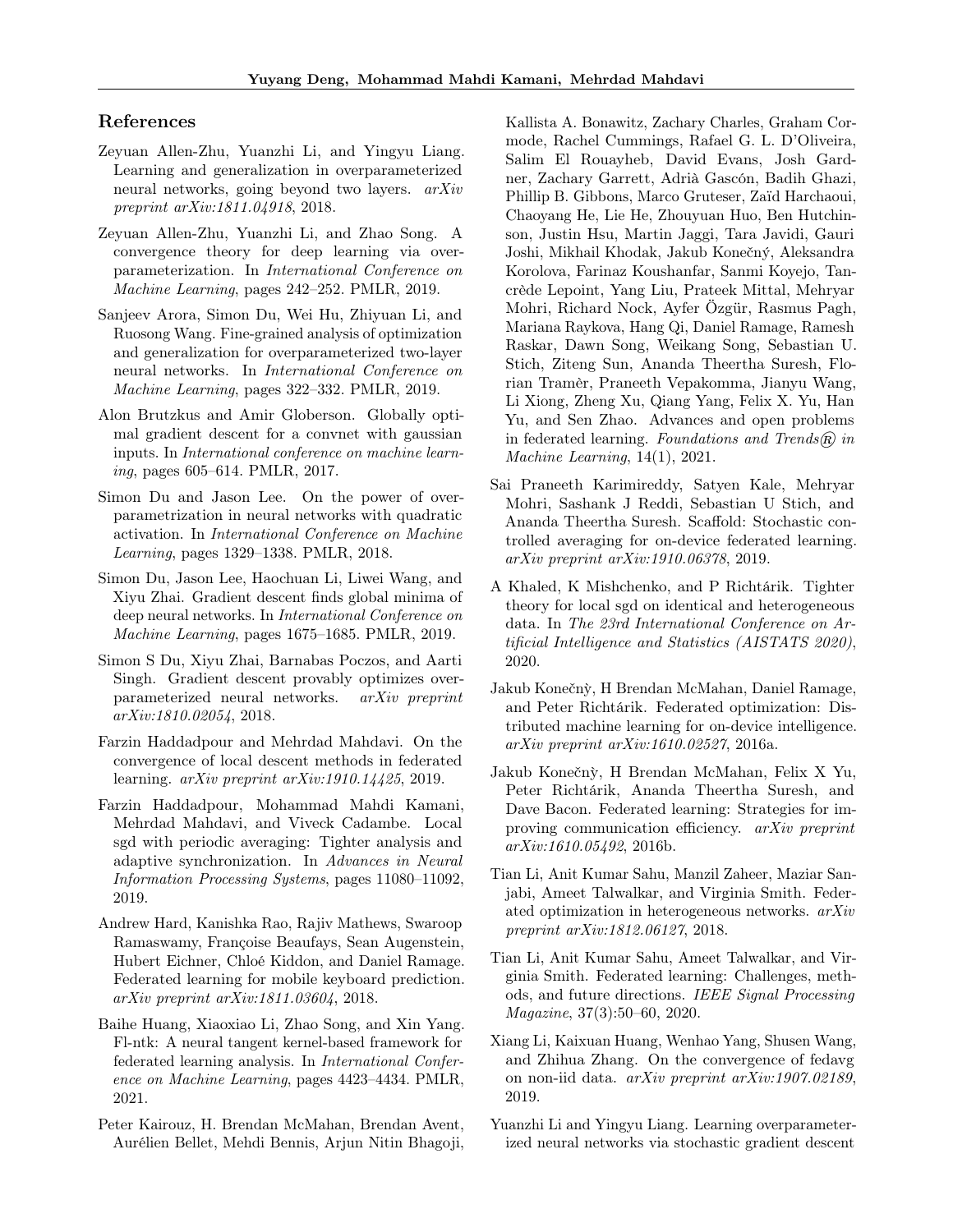on structured data. arXiv preprint arXiv:1808.01204, 2018.

- <span id="page-9-10"></span>Yuanzhi Li and Yang Yuan. Convergence analysis of two-layer neural networks with relu activation. arXiv preprint arXiv:1705.09886, 2017.
- <span id="page-9-0"></span>Brendan McMahan, Eider Moore, Daniel Ramage, Seth Hampson, and Blaise Aguera y Arcas. Communication-efficient learning of deep networks from decentralized data. In Artificial Intelligence and Statistics, pages 1273–1282, 2017.
- <span id="page-9-14"></span>Quynh Nguyen. On the proof of global convergence of gradient descent for deep relu networks with linear widths. arXiv preprint arXiv:2101.09612, 2021.
- <span id="page-9-13"></span>Quynh Nguyen and Marco Mondelli. Global convergence of deep networks with one wide layer followed by pyramidal topology. arXiv preprint arXiv:2002.07867, 2020.
- <span id="page-9-12"></span>Asaf Noy, Yi Xu, Yonathan Aflalo, and Rong Jin. On the convergence of deep networks with sample quadratic overparameterization. arXiv preprint arXiv:2101.04243, 2021.
- <span id="page-9-1"></span>Sebastian U Stich. Local sgd converges fast and communicates little. *arXiv preprint arXiv:1805.09767*, 2018.
- <span id="page-9-9"></span>Yuandong Tian. An analytical formula of population gradient for two-layered relu network and its applications in convergence and critical point analysis. In International Conference on Machine Learning, pages 3404–3413. PMLR, 2017.
- <span id="page-9-3"></span>Blake Woodworth, Kumar Kshitij Patel, and Nathan Srebro. Minibatch vs local sgd for heterogeneous distributed learning. arXiv preprint arXiv:2006.04735, 2020a.
- <span id="page-9-2"></span>Blake Woodworth, Kumar Kshitij Patel, Sebastian Stich, Zhen Dai, Brian Bullins, Brendan Mcmahan, Ohad Shamir, and Nathan Srebro. Is local sgd better than minibatch sgd? In International Conference on Machine Learning, pages 10334–10343. PMLR, 2020b.
- <span id="page-9-8"></span>Honglin Yuan and Tengyu Ma. Federated accelerated stochastic gradient descent. arXiv preprint arXiv:2006.08950, 2020.
- <span id="page-9-7"></span>Jian Zhang, Christopher De Sa, Ioannis Mitliagkas, and Christopher Ré. Parallel sgd: When does averaging help? *arXiv preprint arXiv:1606.07365*, 2016.
- <span id="page-9-4"></span>Yue Zhao, Meng Li, Liangzhen Lai, Naveen Suda, Damon Civin, and Vikas Chandra. Federated learning with non-iid data. *arXiv preprint arXiv:1806.00582*, 2018.
- <span id="page-9-11"></span>Kai Zhong, Zhao Song, Prateek Jain, Peter L Bartlett, and Inderjit S Dhillon. Recovery guarantees for

one-hidden-layer neural networks. In International conference on machine learning, pages 4140–4149. PMLR, 2017.

- <span id="page-9-5"></span>Difan Zou and Quanquan Gu. An improved analysis of training over-parameterized deep neural networks. arXiv preprint arXiv:1906.04688, 2019.
- <span id="page-9-6"></span>Difan Zou, Yuan Cao, Dongruo Zhou, and Quanquan Gu. Gradient descent optimizes over-parameterized deep relu networks. Machine Learning, 109(3):467– 492, 2020a.
- <span id="page-9-15"></span>Difan Zou, Philip M Long, and Quanquan Gu. On the global convergence of training deep linear resnets. In International Conference on Learning Representations, 2020b.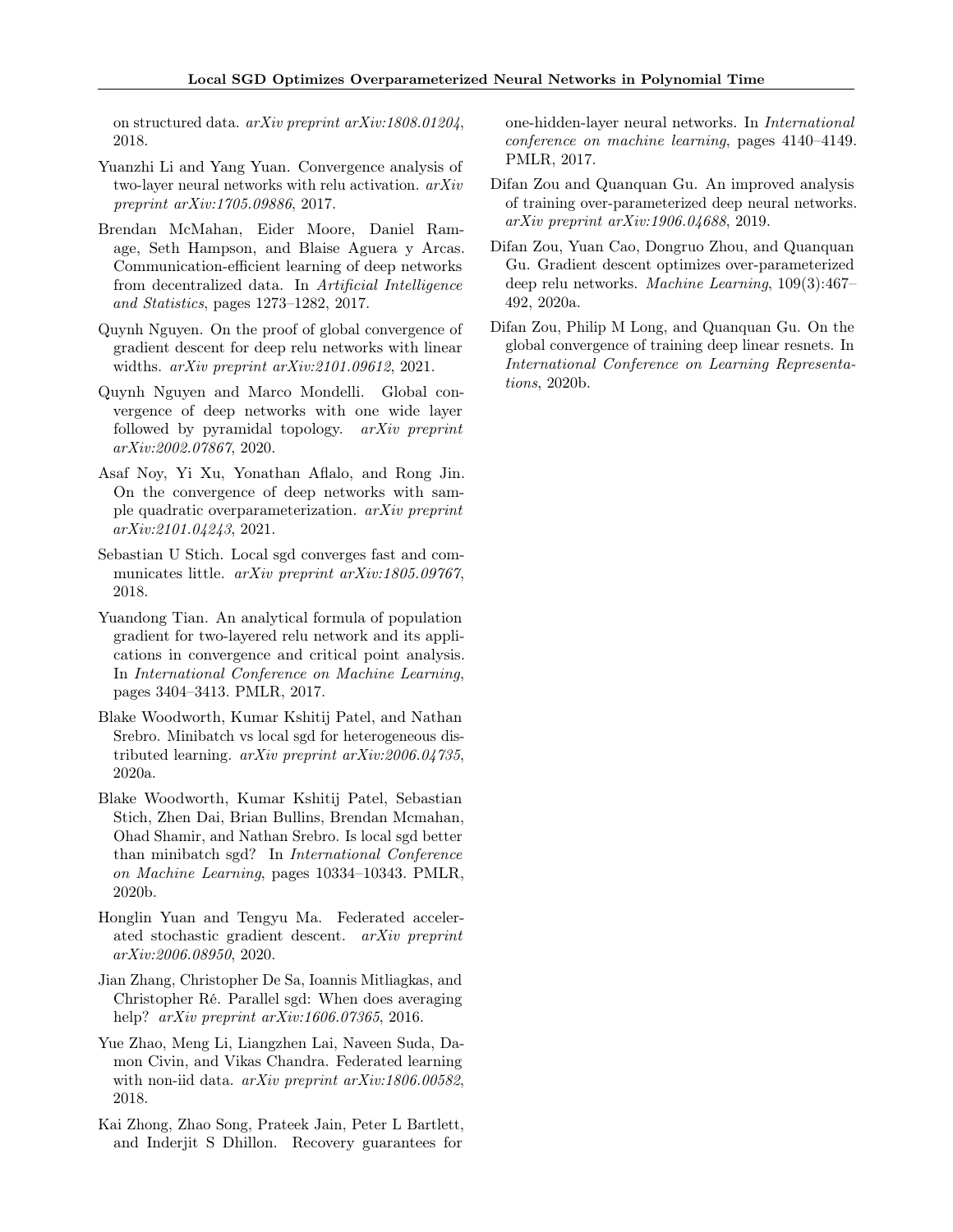## <span id="page-10-0"></span>A Proof of Theorem [1](#page-3-1) (Local GD)

In this section we present the proof of convergence rate of Local GD (Theorem [1\)](#page-3-1). Similar to analysis of Local SGD for smooth objectives [Stich](#page-9-1) [\[2018\]](#page-9-1), [Khaled et al.](#page-8-4) [\[2020\]](#page-8-4), we start from pertubed virtual iterates analysis. We let  $\mathbf{W}(t) = \frac{1}{K} \sum_{i=1}^{K} \mathbf{W}^{(i)}(t)$  denote the virtual averaged iterates. Before providing the proof, let us first introduce some useful lemmas.

#### A.1 Proof of Technical Lemma

The following lemma is from Allen-Zhu et al's seminal work [Allen-Zhu et al.](#page-8-13) [\[2019\]](#page-8-13), which characterizes the forward perturbation property of deep ReLU network:

<span id="page-10-1"></span>**Lemma 3** (Allen et al [Allen-Zhu et al.](#page-8-13) [\[2019\]](#page-8-13)). Consider a weight matrices  $\tilde{\mathbf{W}}$ , W such that  $\tilde{\mathbf{W}}$ ,  $\mathbf{W} \in \mathcal{B}(\mathbf{W}(0), \omega)$ , with probability at least  $1 - \exp(-O(m\omega^{2/3}))$ , the following facts hold:

$$
\begin{aligned}\n||f_{j,l-1} - f_{j,l-1}(0)|| &\le O\left(\omega L^{5/2} \sqrt{\log m}\right), \\
||f_{j,l-1}|| &\le O(1), \\
\left\|\mathbf{v}^\top \mathbf{V}(\mathbf{D}_{j,L} \mathbf{W}_L \cdots \mathbf{D}_{j,l+1} \mathbf{W}_{l+1} \mathbf{D}_{j,l} - \tilde{\mathbf{D}}_{j,L} \tilde{\mathbf{W}}_L \cdots \tilde{\mathbf{D}}_{j,l+1} \tilde{\mathbf{W}}_{l+1} \tilde{\mathbf{D}}_{j,l})\right\| \le O\left(\omega^{1/3} L^2 \sqrt{m \log m/d}\right) \cdot \|\mathbf{v}\|, \\
||f_{j,l-1} - \tilde{f}_{j,l-1}|| \le O\left(L^{3/2} \|\mathbf{W} - \tilde{\mathbf{W}}\|_2\right), \\
\|\mathbf{v}^\top \mathbf{V}(\mathbf{D}_{j,L} \mathbf{W}_L \cdots \mathbf{D}_{j,l+1} \mathbf{W}_{l+1} \mathbf{D}_{j,l}\| \le O\left(\sqrt{m/d}\right) \cdot \|\mathbf{v}\|,\n\end{aligned}
$$

where **v** is arbitrary vector,  $f_{j,l-1}(0) = \sigma(\mathbf{W}_l(0)\sigma(\mathbf{W}_{l-1}(0)\cdots\sigma(\mathbf{W}_1(0)\mathbf{x}_j))).$ 

The following lemma establishes a bound on the deviation between local models and (virtual) averaged global model in terms of global loss.

<span id="page-10-2"></span>**Lemma 4.** For Local GD, let  $t_c$  denote the latest communication stage of before iteration  $t$ . If the condition that  $L_i(\mathbf{W}^{(i)}(t)) \leq L_i(\mathbf{W}(t_c))$  for any  $t_c \leq t \leq t_c + \tau - 1$  holds, then the following statement holds true for  $t_c \leq t \leq t_c + \tau - 1$  :

$$
\left\|\mathbf{W}^{(i)}(t)-\mathbf{W}(t_c)\right\|_{\mathrm{F}}^2 \leq O\left((\eta^2\tau^2+\eta^2\tau)\frac{mn}{d}\right)L_i(\mathbf{W}(t_c)).
$$

where K is the number of devices,  $\tau$  is the number of local updates between two consecutive rounds of synchronization, n is the size of each local data shard, and m is the number of neurons in hidden layer.

Proof. According to updating rule we have:

$$
\begin{split}\n\left\|\mathbf{W}^{(i)}(t+1) - \mathbf{W}(t_c)\right\|_{\mathrm{F}}^2 &= \left\|\mathbf{W}^{(i)}(t) - \eta \nabla L_i(\mathbf{W}^{(i)}(t)) - \mathbf{W}(t_c)\right\|_{\mathrm{F}}^2 \\
&= \left\|\mathbf{W}^{(i)}(t) - \mathbf{W}(t_c)\right\|_{\mathrm{F}}^2 - 2\eta \left\langle \nabla L_i(\mathbf{W}^{(i)}(t)), \mathbf{W}^{(i)}(t) - \mathbf{W}(t_c) \right\rangle \\
&\quad + \eta^2 \|\nabla L_i(\mathbf{W}^{(i)}(t))\|_{\mathrm{F}}^2 \\
&= \left\|\mathbf{W}^{(i)}(t) - \mathbf{W}(t_c)\right\|_{\mathrm{F}}^2 + 2\eta \left\langle \nabla L_i(\mathbf{W}^{(i)}(t)), \eta \sum_{t'=t_c}^{t-1} \nabla L_i(\mathbf{W}^{(i)}(t)) \right\rangle \\
&\quad + \eta^2 \|\nabla L_i(\mathbf{W}^{(i)}(t))\|_{\mathrm{F}}^2 \\
&= \left\|\mathbf{W}^{(i)}(t) - \mathbf{W}(t_c)\right\|_{\mathrm{F}}^2 + 2\eta^2 \tau \left\langle \nabla L_i(\mathbf{W}^{(i)}(t)), \frac{1}{\tau} \sum_{t'=t_c}^{t-1} \nabla L_i(\mathbf{W}^{(i)}(t)) \right\rangle \\
&\quad + \eta^2 \|\nabla L_i(\mathbf{W}^{(i)}(t))\|_{\mathrm{F}}^2.\n\end{split}
$$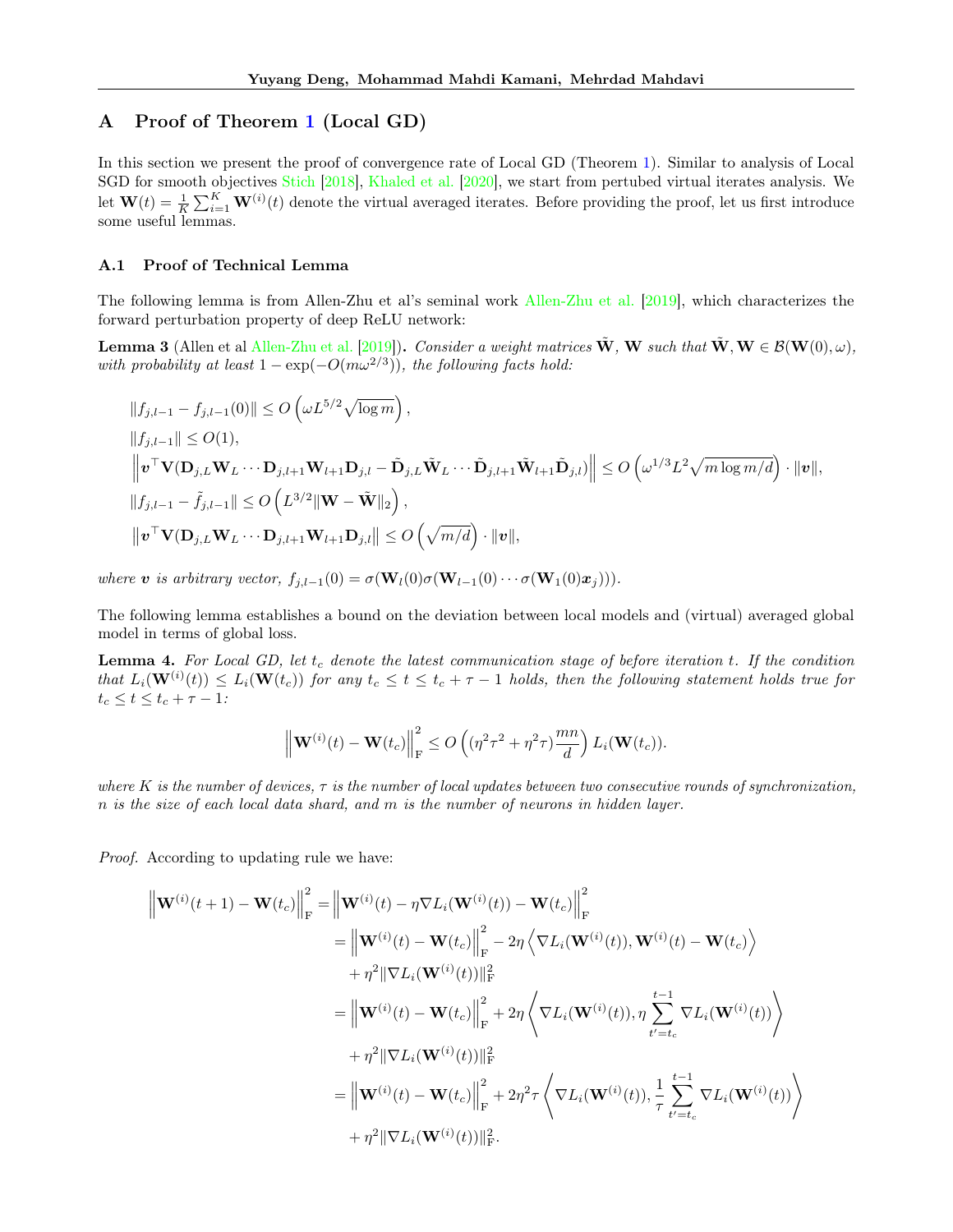Applying the identity  $\langle a, b \rangle = \frac{1}{2} ||a||^2 + \frac{1}{2} ||b||^2 - \frac{1}{2} ||a - b||^2$  on the cross term yields:

$$
\| \mathbf{W}^{(i)}(t+1) - \mathbf{W}(t_c) \|^2_{\mathbf{F}} \n= \left\| \mathbf{W}^{(i)}(t) - \eta \nabla L_i(\mathbf{W}^{(i)}(t)) - \mathbf{W}(t_c) \right\|_{\mathbf{F}}^2 \n\leq \left\| \mathbf{W}^{(i)}(t) - \mathbf{W}(t_c) \right\|_{\mathbf{F}}^2 + \eta^2(t - t_c) \left( \left\| \nabla L_i(\mathbf{W}^{(i)}(t)) \right\|^2 + \left\| \frac{1}{(t - t_c)} \sum_{t'=t_c}^{t-1} \nabla L_i(\mathbf{W}^{(i)}(t)) \right\|^2 \right) \n+ \eta^2 \|\nabla L_i(\mathbf{W}^{(i)}(t))\|^2_{\mathbf{F}} \n\leq \left\| \mathbf{W}^{(i)}(t) - \mathbf{W}(t_c) \right\|_{\mathbf{F}}^2 + \eta^2(t - t_c) \left( \left\| \nabla L_i(\mathbf{W}^{(i)}(t)) \right\|^2 + \frac{1}{t - t_c} \sum_{t'=t_c}^{t-1} \left\| \nabla L_i(\mathbf{W}^{(i)}(t)) \right\|^2 \right) \n+ \eta^2 \|\nabla L_i(\mathbf{W}^{(i)}(t))\|^2_{\mathbf{F}}.
$$

Plugging the gradient upper bound from Lemma [2](#page-5-0) yields:

$$
\| \mathbf{W}^{(i)}(t+1) - \mathbf{W}(t_c) \|_{\mathcal{F}}^2
$$
\n
$$
= \left\| \mathbf{W}^{(i)}(t) - \eta \nabla L_i(\mathbf{W}^{(i)}(t)) - \mathbf{W}(t_c) \right\|_{\mathcal{F}}^2
$$
\n
$$
\leq \left\| \mathbf{W}^{(i)}(t) - \mathbf{W}(t_c) \right\|_{\mathcal{F}}^2 + \eta^2 (t - t_c) \left( O\left(\frac{mn}{d}\right) L_i(\mathbf{W}^{(i)}(t)) + \frac{1}{t - t_c} \sum_{t'=t_c}^{t-1} O\left(\frac{mn}{d}\right) L_i(\mathbf{W}^{(i)}(t')) \right)
$$
\n
$$
+ \eta^2 O\left(\frac{mn}{d}\right) L_i(\mathbf{W}^{(i)}(t)).
$$

Since we assume  $L_i(\mathbf{W}^{(i)}(t)) \leq L_i(\mathbf{W}(t_c))$  for any  $t_c \leq t \leq t_c + \tau - 1$ , so we have:

$$
\left\| \mathbf{W}^{(i)}(t+1) - \mathbf{W}(t_c) \right\|_{\mathrm{F}}^2 = \left\| \mathbf{W}^{(i)}(t) - \eta \nabla L_i(\mathbf{W}^{(i)}(t)) - \mathbf{W}(t_c) \right\|_{\mathrm{F}}^2
$$
  
\n
$$
\leq \left\| \mathbf{W}^{(i)}(t) - \mathbf{W}(t_c) \right\|_{\mathrm{F}}^2 + \eta^2 \tau \left( O\left(\frac{mn}{d}\right) L_i(\mathbf{W}^{(i)}(t_c)) + O\left(\frac{mn}{d}\right) L_i(\mathbf{W}^{(i)}(t_c)) \right)
$$
  
\n
$$
+ \eta^2 O\left(\frac{mn}{d}\right) L_i(\mathbf{W}^{(i)}(t_c)).
$$

Doing the telescoping sum from  $t + 1$  to  $t_c$  will conclude the proof:

$$
\left\|\mathbf{W}^{(i)}(t+1) - \mathbf{W}(t_c)\right\|_{\mathrm{F}}^2 \le O\left((\eta^2\tau^2 + \eta^2\tau)\frac{mn}{d}\right) L_i(\mathbf{W}^{(i)}(t_c)).
$$

.

The next lemma is the key result in our proof, which characterizes the semi gradient Lipschitzness property of ReLU neural network.

<span id="page-11-0"></span>Lemma 5 (Semi-gradient Lipschitzness). For Local GD, at any iteration t, if  $W, \tilde{W} \in \mathcal{B}(W(0), \omega)$ , then with probability at least  $1 - \exp(-\Omega(m\omega^{2/3}))$ , the following statement holds true:

$$
\frac{1}{K}\sum_{i=1}^K \left\|\nabla_{\mathbf{W}}L_i(\mathbf{W}) - \nabla_{\tilde{\mathbf{W}}}L_i(\tilde{\mathbf{W}})\right\|_{\mathrm{F}}^2 \leq O\left(\frac{mL^4}{d}\left\|\mathbf{W}-\tilde{\mathbf{W}}\right\|_2^2\right) + O\left(\frac{\omega^{2/3}L^5m\log m}{d} + \frac{\omega^2L^6m\log m}{d}\right)L(\tilde{\mathbf{W}}),
$$

where K is the number of devices,  $\tau$  is the number of local updates between two consecutive rounds of synchronization, n is the size of each local data shard, and m is the number of neurons in hidden layer.

Proof. Observe that:

$$
\frac{1}{K}\sum_{i=1}^K \left\|\nabla_{\mathbf{W}}L_i(\mathbf{W}) - \nabla_{\tilde{\mathbf{W}}}L_i(\tilde{\mathbf{W}})\right\|_{\text{F}}^2 = \frac{1}{K}\sum_{i=1}^K\sum_{l=1}^L \left\|\nabla_{\mathbf{W}_l}L_i(\mathbf{W}) - \nabla_{\tilde{\mathbf{W}}_l}L_i(\tilde{\mathbf{W}})\right\|_{\text{F}}^2
$$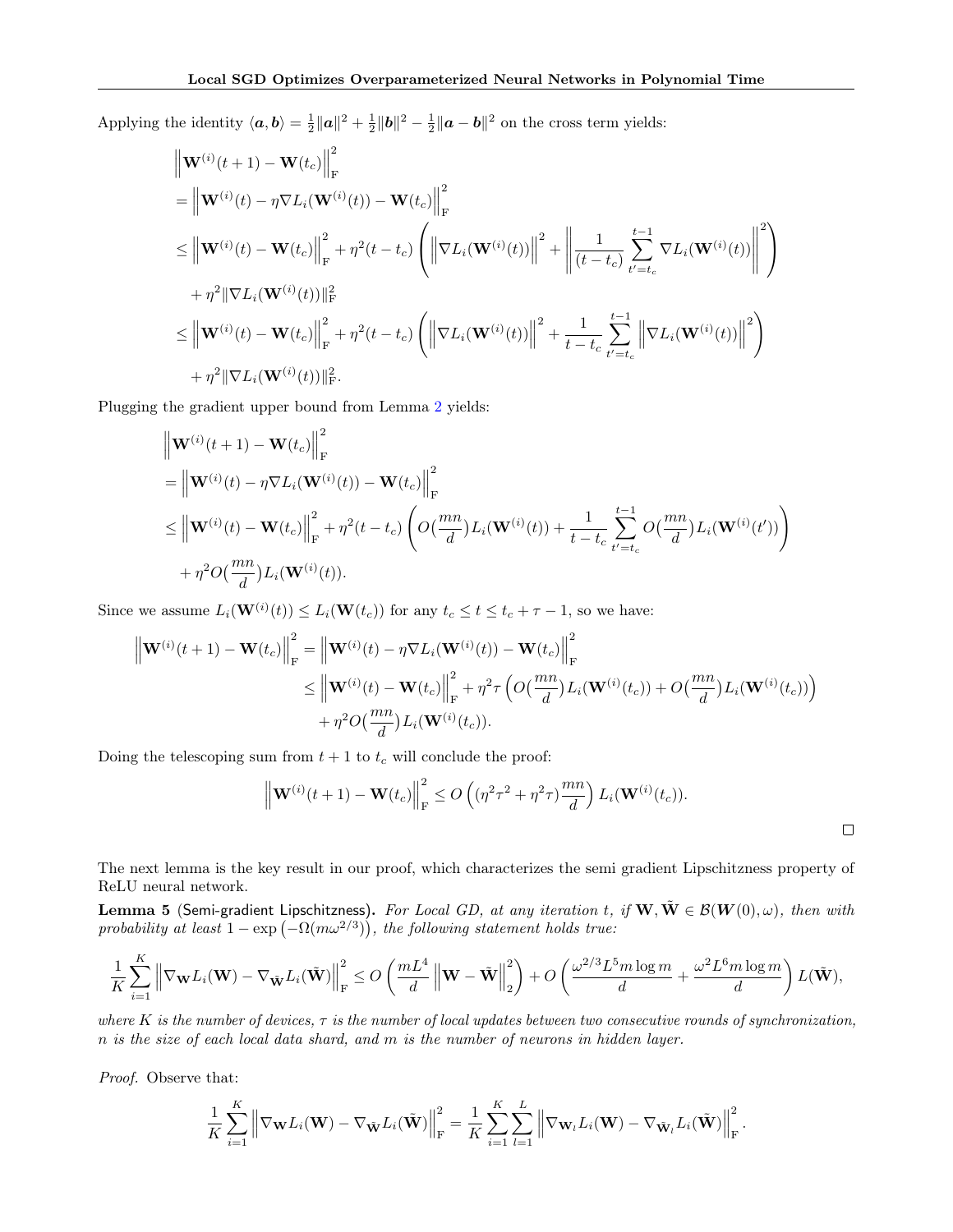Let  $f_j^{(i)} = \mathbf{V} \mathbf{D}_{j,L}^{(i)} \mathbf{W}_L^{(i)} \cdots \mathbf{D}_{j,1} \mathbf{W}_1^{(i)} \mathbf{x}_j$  and  $\mathbf{L}_j^{(i)} = f_j^{(i)} - \mathbf{y}_j$ . Now we examine the difference of the gradients:

$$
\nabla_{\mathbf{W}_{l}}L_{i}(\mathbf{W}) - \nabla_{\tilde{\mathbf{W}}_{l}}L_{i}(\tilde{\mathbf{W}})
$$
\n
$$
= \frac{1}{n} \sum_{j=1}^{n} \left[ (\mathbf{L}_{j}^{(i)\top} \mathbf{V} \mathbf{D}_{j,L} \mathbf{W}_{L} \cdots \mathbf{D}_{j,l+1} \mathbf{W}_{l+1} \mathbf{D}_{j,l})^{\top} (f_{j,l-1}^{(i)})^{\top} - (\tilde{\mathbf{L}}_{j}^{(i)\top} \mathbf{V} \tilde{\mathbf{D}}_{j,L} \tilde{\mathbf{W}}_{L} \cdots \tilde{\mathbf{D}}_{j,l+1} \tilde{\mathbf{W}}_{l+1} \tilde{\mathbf{D}}_{j,l})^{\top} (f_{j,l-1}^{(i)})^{\top} \right]
$$
\n
$$
= \frac{1}{n} \sum_{j=1}^{n} \left[ ((\mathbf{L}_{j}^{(i)\top} - \tilde{\mathbf{L}}_{j}^{(i)\top}) \mathbf{V} \mathbf{D}_{j,L} \mathbf{W}_{L} \cdots \mathbf{D}_{j,l+1} \mathbf{W}_{l+1} \mathbf{D}_{j,l})^{\top} (f_{j,l-1}^{(i)})^{\top} \right]
$$
\n
$$
+ \frac{1}{n} \sum_{j=1}^{n} \left[ \left( \tilde{\mathbf{L}}_{j}^{(i)\top} \mathbf{V} (\mathbf{D}_{j,L} \mathbf{W}_{L} \cdots \mathbf{D}_{j,l+1} \mathbf{W}_{l+1} \mathbf{D}_{j,l} - \tilde{\mathbf{D}}_{j,L} \tilde{\mathbf{W}}_{L} \cdots \tilde{\mathbf{D}}_{j,l+1} \tilde{\mathbf{W}}_{l+1} \tilde{\mathbf{D}}_{j,l}) \right)^{\top} (f_{j,l-1}^{(i)})^{\top} \right]
$$
\n
$$
+ \frac{1}{n} \sum_{j=1}^{n} \left[ (\tilde{\mathbf{L}}_{j}^{(i)\top} \mathbf{V} \tilde{\mathbf{D}}_{j,L} \tilde{\mathbf{W}}_{L} \cdots \tilde{\mathbf{D}}_{j,l+1} \tilde{\mathbf{W}}_{l+1} \tilde{\mathbf{D}}_{
$$

According to Lemma [3](#page-10-1) we know the following facts:

$$
\label{eq:22} \begin{aligned} &\|f_{j,l-1}^{(i)}-\tilde{f}_{j,l-1}^{(i)}\|\leq O\left(\omega L^{5/2}\sqrt{\log m}\right),\\ &\|f_{j,l-1}^{(i)}\|\leq O(1),\\ &\left\|\left(\tilde{\mathbf{L}}_{j}^{(i)\top}\mathbf{V}(\mathbf{D}_{j,L}\mathbf{W}_{L}\cdots\mathbf{D}_{j,l+1}\mathbf{W}_{l+1}\mathbf{D}_{j,l}-\tilde{\mathbf{D}}_{j,L}\tilde{\mathbf{W}}_{L}\cdots\tilde{\mathbf{D}}_{j,l+1}\tilde{\mathbf{W}}_{l+1}\tilde{\mathbf{D}}_{j,l})\right)^{\top}\right\|\leq O\left(\omega^{1/3}L^{2}\sqrt{m\log m/d}\right)\cdot\|\tilde{\mathbf{L}}_{j}^{(i)}\|,\\ &\left\|\mathbf{L}_{j}^{(i)\top}-\tilde{\mathbf{L}}_{j}^{(i)\top}\right\|_{\mathrm{F}}=\left\|\mathbf{V}\sigma(\mathbf{W}_{L}\cdots\sigma(\mathbf{W}_{1}\mathbf{x}_{j}))-\mathbf{V}\sigma(\tilde{\mathbf{W}}_{L}\cdots\sigma(\tilde{\mathbf{W}}_{1}\mathbf{x}_{j}))\right\|\leq O\left(L^{3/2}\left\|\mathbf{W}-\tilde{\mathbf{W}}\right\|_{2}\right),\\ &\left\|(\mathbf{L}_{j}^{(i)\top}-\tilde{\mathbf{L}}_{j}^{(i)\top})\mathbf{V}\mathbf{D}_{j,L}\mathbf{W}_{L}\cdots\mathbf{D}_{j,l+1}\mathbf{W}_{l+1}\mathbf{D}_{j,l})^{\top}\right\|\leq O\left(\sqrt{m/d}\cdot L^{3/2}\left\|\mathbf{W}-\tilde{\mathbf{W}}\right\|_{2}\right). \end{aligned}
$$

So we have the following bound for Frobenius norm:

$$
\begin{split}\n&\left\|\nabla_{\mathbf{W}_l} L_i(\mathbf{W}) - \nabla_{\tilde{\mathbf{W}}_l} L_i(\tilde{\mathbf{W}})\right\|_{\mathrm{F}}^2 \\
&\leq \left(O\left(\sqrt{m/d}\cdot L^{3/2} \left\|\mathbf{W} - \tilde{\mathbf{W}}\right\|_2\right) + O\left(\omega^{1/3} L^2 \sqrt{m \log m/d}\right) \cdot \|\tilde{\mathbf{L}}_j^{(i)}\| + O\left(\omega L^{5/2} \sqrt{m \log m/d}\right) \|\tilde{\mathbf{L}}_j^{(i)}\|\right)^2 \\
&\leq O\left(m/d \cdot L^3 \left\|\mathbf{W} - \tilde{\mathbf{W}}\right\|_2^2\right) + O\left(\omega^{2/3} L^4 m \log m/d + \omega^2 L^5 m \log m/d\right) \|\tilde{\mathbf{L}}_j^{(i)}\|^2.\n\end{split}
$$

Hence we can conclude the proof:

$$
\frac{1}{K} \sum_{i=1}^{K} \left\| \nabla_{\mathbf{W}} L_i(\mathbf{W}) - \nabla_{\tilde{\mathbf{W}}} L_i(\tilde{\mathbf{W}}) \right\|_{\mathrm{F}}^2 = \frac{1}{K} \sum_{i=1}^{K} \sum_{l=1}^{L} \left\| \nabla_{\mathbf{W}_l} L_i(\mathbf{W}) - \nabla_{\tilde{\mathbf{W}}_l} L_i(\tilde{\mathbf{W}}) \right\|_{\mathrm{F}}^2
$$
  
\n
$$
\leq O\left(\frac{mL^4}{d} \left\| \mathbf{W} - \tilde{\mathbf{W}} \right\|_{2}^2\right) + O\left(\frac{\omega^{2/3} L^5 m \log m}{d} + \frac{\omega^2 L^6 m \log m}{d}\right) L(\tilde{\mathbf{W}}).
$$

<span id="page-12-0"></span>**Lemma 6.** For Local GD, at any iteration t in between two communication rounds:  $t_c \le t \le t_c + \tau - 1$  and  $i \in [K], \ if \mathbf{W}^{(i)}(t) \in \mathcal{B}(\mathbf{W}(0), \omega)$ , then with probability at least  $1 - \exp(-\Omega(m\omega^{2/3}))$ , the following statement holds true:

$$
L_i(\mathbf{W}^{(i)}(t)) \le L_i(\mathbf{W}^{(i)}(t-1)) \le \cdots \le L_i(\mathbf{W}^{(i)}(t_c)).
$$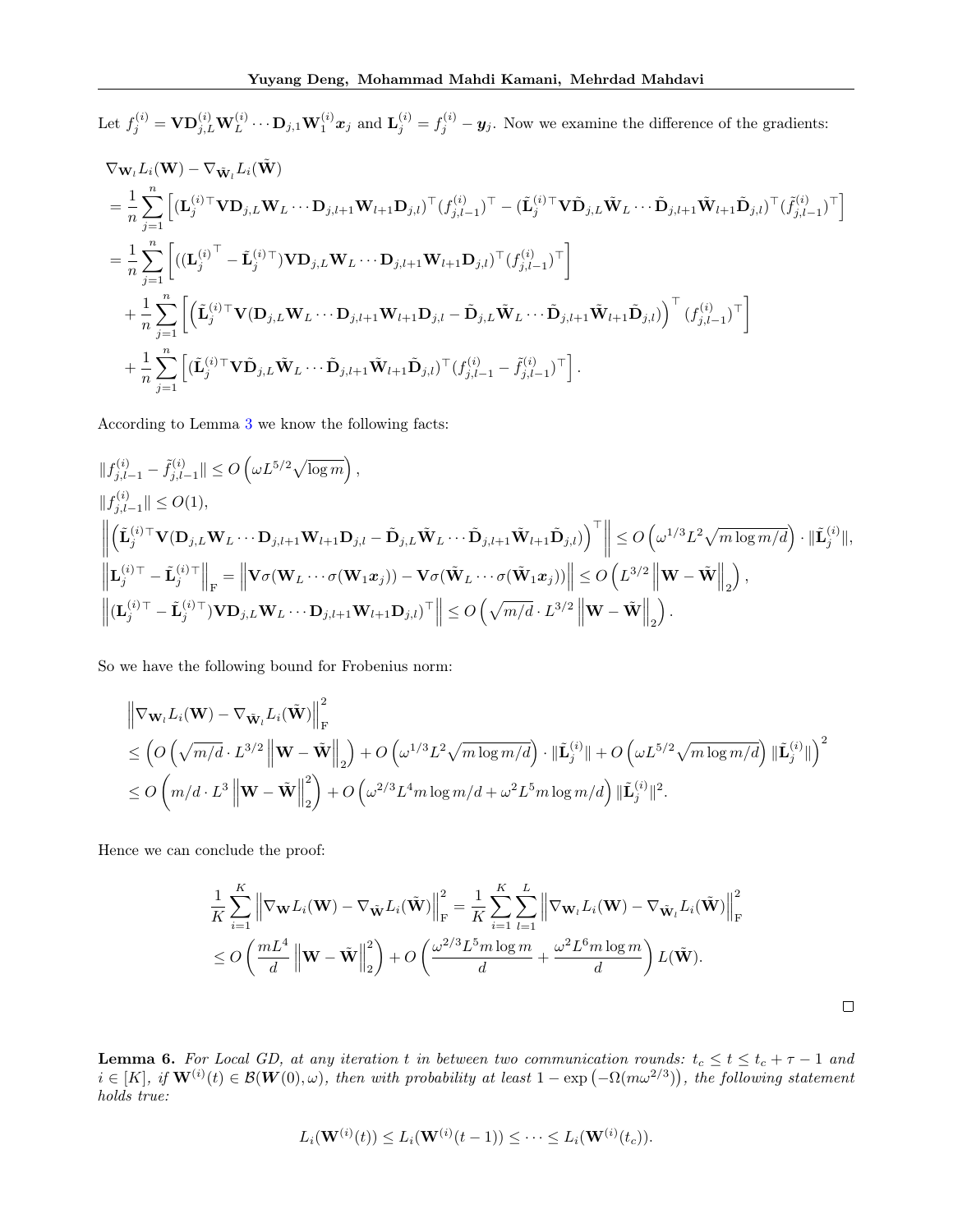Proof. According to updating rule and the semi smoothness property:

$$
L_i(\mathbf{W}^{(i)}(t)) \leq L_i(\mathbf{W}^{(i)}(t-1)) + \left[ \left\langle \nabla L_i(\mathbf{W}^{(i)}(t-1)), \mathbf{W}^{(i)}(t) - \mathbf{W}^{(i)}(t-1) \right\rangle \right] + C' \sqrt{L_i(\mathbf{W}^{(i)}(t))} \cdot \frac{\omega^{1/3} L^2 \sqrt{m \log(m)}}{\sqrt{d}} \cdot \|\mathbf{W}^{(i)}(t) - \mathbf{W}^{(i)}(t-1)\|_2 + \frac{C'' L^2 m}{d} \|\mathbf{W}^{(i)}(t) - \mathbf{W}^{(i)}(t-1)\|_2^2 \leq L(\mathbf{W}^{(i)}(t-1)) - \eta \left\langle \nabla L(\mathbf{W}^{(i)}(t-1)), \nabla L_i(\mathbf{W}^{(i)}(t-1)) \right\rangle + \eta C' \sqrt{L_i(\mathbf{W}^{(i)}(t-1))} \cdot \frac{\omega^{1/3} L^2 \sqrt{m \log(m)}}{\sqrt{d}} \cdot \left\| \nabla L_i(\mathbf{W}^{(i)}(t-1)) \right\|_2^2 + \eta^2 \frac{C'' L^2 m}{d} \mathbb{E} \left\| \nabla L_i(\mathbf{W}^{(i)}(t-1)) \right\|_2^2 \n\frac{\mathbb{Q}}{\leq} \left( 1 - \Omega \left( \frac{\eta \tau m \phi}{dn^2} \right) \right) L_i(\mathbf{W}^{(i)}(t-1)),
$$

where in  $\Phi$  we plug in the gradient upper bound from Lemma [2.](#page-5-0) According to our choice of  $\eta$ , we can conclude that

$$
L_i(\mathbf{W}^{(i)}(t)) \le L_i(\mathbf{W}^{(i)}(t-1)) \le \cdots \le L_i(\mathbf{W}^{(i)}(t_c)).
$$

#### A.2 Proof of Theorem [1](#page-3-1)

With the key lemmas in place, we now prove Theorem [1](#page-3-1) by induction. Assume the following induction hypotheses hold for  $h \leq t$ :

(1) 
$$
\|\mathbf{W}(h) - \mathbf{W}(0)\| \le \omega, \left\|\mathbf{W}^{(i)}(h) - \mathbf{W}(0)\right\| \le \omega, \quad \forall i \in [K],
$$
  
(II)  $L(\mathbf{W}(t_c)) \le \left(1 - \Omega\left(\frac{\eta \tau m \phi}{dn^2}\right)\right)^c L(\mathbf{W}(0))$ 

where  $\omega = O(\phi^{3/2} n^{-6} L^{-6} \log^{-3/2}(m))$ , and  $t_c$  is the latest communication round of h, which is also cth communication round. Then we shall show the above two statements hold for  $t + 1$ .

#### A.2.1 Proof of inductive hypothesis I

Step 1: Bounded virtual average iterates. First we prove the first hypothesis for  $t + 1$ :  $\|\mathbf{W}(t + 1) - \mathbf{W}(0)\| \leq \omega$ . By the updating rule we know that:

$$
\begin{aligned} \|\mathbf{W}(t+1) - \mathbf{W}(0)\| &\leq \eta \sum_{j=1}^{t} \left\| \frac{1}{K} \sum_{i=1}^{K} \nabla L_i(\mathbf{W}^{(i)}(j)) \right\| \\ &\stackrel{\odot}{\leq} \eta \sum_{j=1}^{t} \frac{1}{K} \sum_{i=1}^{K} O(\sqrt{\frac{m}{d}}) \sqrt{L_i(\mathbf{W}(j))} \\ &\stackrel{\odot}{\leq} \eta \tau \sum_{j=1}^{c} \frac{1}{K} \sum_{i=1}^{K} O(\sqrt{\frac{m}{d}}) \sqrt{L_i(\mathbf{W}(t_c))} \\ &\leq \eta \tau \sum_{j=1}^{c} O(\sqrt{\frac{m}{d}}) \sqrt{L(\mathbf{W}(t_c))}, \end{aligned}
$$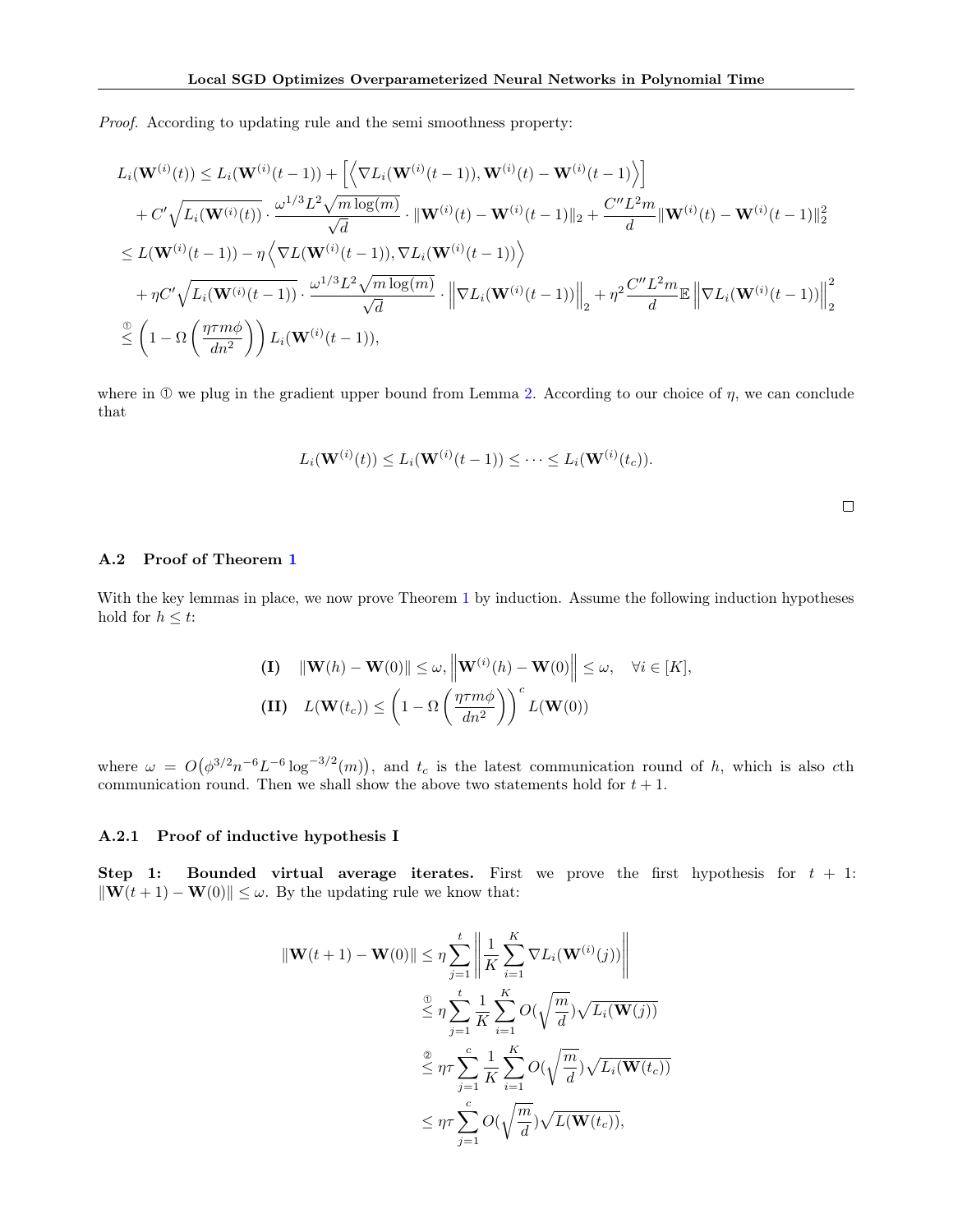where we apply the gradient upper bound (Lemma [2\)](#page-5-0) in  $\odot$  and the decreasing nature of local loss (Lemma [6\)](#page-12-0) in  $\mathcal{Q}$ . Now we plug in induction hypothesis II to bound  $L(\mathbf{W}(t_c))$ :

$$
\begin{split} \|\mathbf{W}(t+1) - \mathbf{W}(0)\| &\leq \eta \tau \sum_{j=1}^{c} O(\sqrt{\frac{m}{d}}) \sqrt{\left(1 - \Omega\left(\frac{\eta \tau m \phi}{dn^2}\right)\right)^c} L(\mathbf{W}(0)) \\ &\leq \eta \tau O(\sqrt{\frac{m}{d}}) \sum_{j=1}^{c} \left(1 - \Omega\left(\frac{\eta \tau m \phi}{2dn^2}\right)\right)^c \sqrt{L(\mathbf{W}(0))} \\ &\leq \eta \tau O(\sqrt{\frac{m}{d}}) O\left(\frac{2dn^2}{\eta \tau m \phi}\right) \sqrt{L(\mathbf{W}(0))} \\ &= O\left(\frac{2\sqrt{dn^2}}{\sqrt{m}\phi}\right) \sqrt{L(\mathbf{W}(0))}. \end{split}
$$

Since we choose  $m \geq \frac{dn^{16}L^{12} \log^3 m}{\phi^5}$ , it follows that  $\|\mathbf{W}(t+1) - \mathbf{W}(0)\| \leq \omega$ .

Step 2: Bounded local iterates. Then we prove the second hypothesis for  $t + 1$ :  $\|\mathbf{W}^{(i)}(t+1) - \mathbf{W}(0)\| \leq \omega$ . By the updating rule we know that:

$$
\left\| \mathbf{W}^{(i)}(t+1) - \mathbf{W}(0) \right\| \leq \eta \sum_{j=1}^{t} \left\| \nabla L_i(\mathbf{W}^{(i)}(j)) \right\|
$$
  

$$
\leq \eta \sum_{j=1}^{t} O\left(\sqrt{\frac{m}{d}}\right) \sqrt{L_i(\mathbf{W}(j))}
$$
  

$$
\leq \eta \tau \sum_{j=1}^{c} O\left(\sqrt{\frac{m}{d}}\right) \sqrt{L_i(\mathbf{W}(t_c))}
$$
  

$$
\leq \eta \tau \sum_{j=1}^{c} O\left(\sqrt{\frac{m}{d}}\right) \sqrt{KL_i(\mathbf{W}(t_c))},
$$

where we apply the gradient upper bound (Lemma [2\)](#page-5-0) and the decreasing nature of local loss (Lemma [6\)](#page-12-0). Now we plug in induction hypothesis II to bound  $L(\mathbf{W}(t_c))$ :

$$
\|\mathbf{W}(t+1) - \mathbf{W}(0)\| \leq \eta \tau \sum_{j=1}^{c} O\left(\sqrt{\frac{m}{d}}\right) \sqrt{\left(1 - \Omega\left(\frac{\eta \tau m \phi}{dn^2}\right)\right)^c L_i(\mathbf{W}(0))}
$$
  

$$
\leq \eta \tau O\left(\sqrt{K \frac{m}{d}}\right) \sum_{j=1}^{c} \left(1 - \Omega\left(\frac{\eta \tau m \phi}{2dn^2}\right)\right)^c \sqrt{L_i(\mathbf{W}(0))}
$$
  

$$
\leq \eta \tau O\left(\sqrt{K \frac{m}{d}}\right) O\left(\frac{2dn^2}{\eta \tau m \phi}\right) \sqrt{L_i(\mathbf{W}(0))}
$$
  

$$
= O\left(\frac{2\sqrt{dn^2}}{\sqrt{m}\phi}\right) \sqrt{KL_i(\mathbf{W}(0))}.
$$

Since we choose  $m \ge \frac{Kdn^{12}L^{12}\log^3 m}{\phi^5}$ , it immediately follows that  $\|\mathbf{W}^{(i)}(t+1) - \mathbf{W}(0)\| \le \omega$  as desired.

#### A.2.2 Proof of inductive hypothesis II

Step 1: One iteration analysis from Semi-smoothness. Now we proceed to prove that hypothesis II holds for  $t+1$ . If  $t_c \leq t+1 < t_{c+1}$ , then the statement apparently holds for  $t_c$ . If  $t+1 \geq t_{c+1}$ , we have to examine the upper bound for  $L(\mathbf{W}(t_{c+1}))$ . The first step is to characterize how global loss changes in one iteration. We use the technique from standard smooth non-convex optimization, but notice that here we only have semi-smooth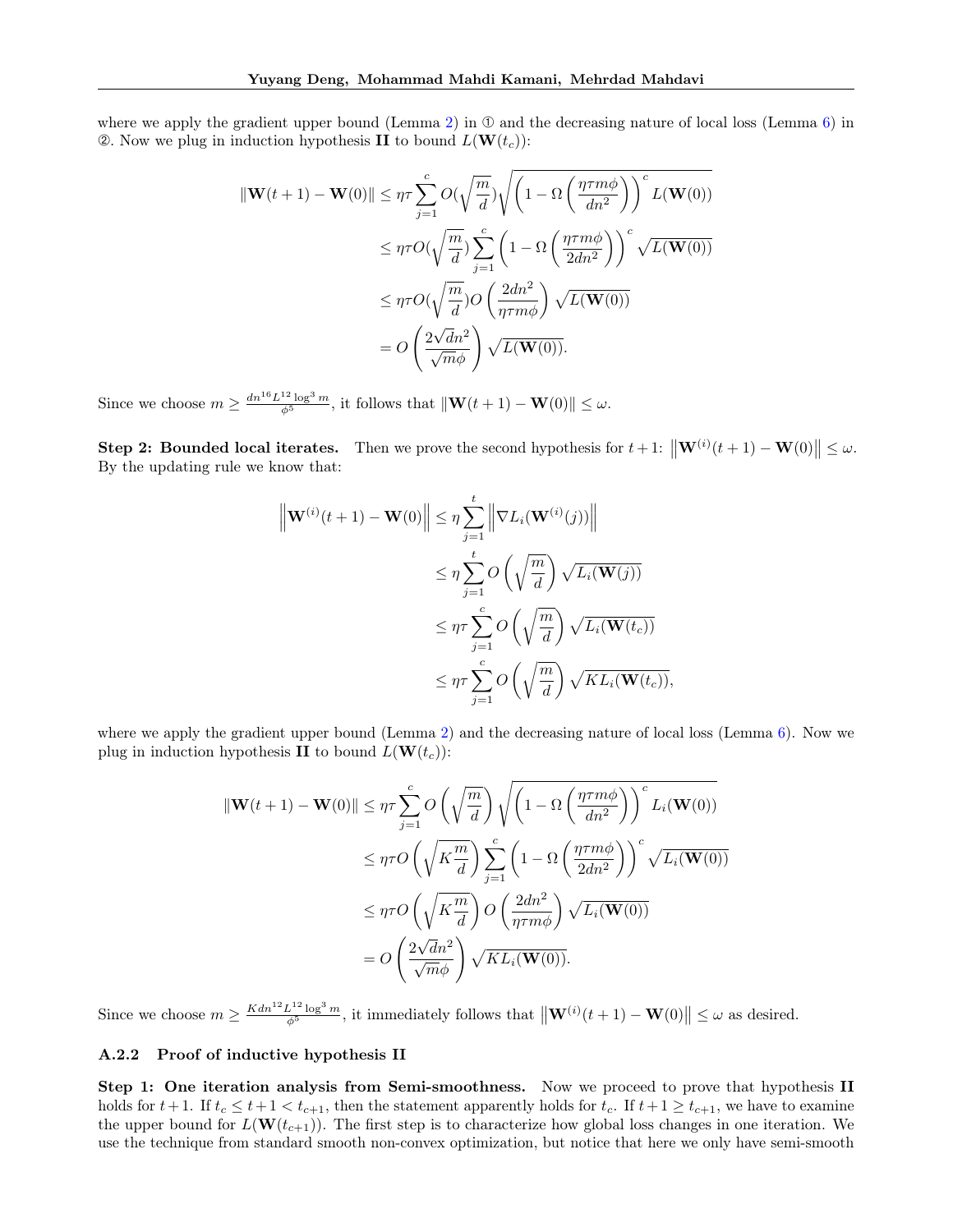objective. According to semi-smoothness (Lemma [1\)](#page-4-1) and updating rule:

$$
L(\mathbf{W}(t_{c+1})) \leq L(\mathbf{W}(t_{c})) + \langle \nabla L(\mathbf{W}(t_{c})) , \mathbf{W}(t_{c+1}) - \mathbf{W}(t_{c}) \rangle
$$
  
+  $C' \sqrt{L(\mathbf{W}(t_{c}))} \cdot \frac{\omega^{1/3} L^{2} \sqrt{m \log(m)}}{\sqrt{d}} \cdot || \mathbf{W}(t_{c+1}) - \mathbf{W}(t_{c}) ||_{2} + \frac{C'' L^{2} m}{d} || \mathbf{W}(t_{c}) - \mathbf{W}(t_{c}) ||_{2}^{2}$   

$$
\leq L(\mathbf{W}(t_{c})) - \Big\langle \nabla L(\mathbf{W}(t_{c})), \eta \tau \frac{1}{\tau K} \sum_{i=1}^{K} \sum_{t'=t_{c}}^{t_{e+1}-1} \nabla L_{i}(\mathbf{W}^{(i)}(t')) \Big\rangle
$$
  
+  $\eta \tau C' \sqrt{L(\mathbf{W}(t_{c-1}))} \cdot \frac{\omega^{1/3} L^{2} \sqrt{m \log(m)}}{\sqrt{d}} \cdot \Bigg\| \frac{1}{\tau K} \sum_{i=1}^{K} \sum_{t'=t_{c}}^{t_{c+1}-1} \nabla L_{i}(\mathbf{W}^{(i)}(t')) \Bigg\|$   
+  $\eta^{2} \frac{C'' L^{2} m}{d} \Bigg\| \frac{1}{K} \sum_{i=1}^{K} \sum_{t'=t_{c}}^{t_{e+1}-1} \nabla L_{i}(\mathbf{W}^{(i)}(t')) \Bigg\|^{2}$   

$$
\frac{2}{\tau} L(\mathbf{W}(t_{c})) - \frac{\eta \tau}{2} \|\nabla L(\mathbf{W}(t_{c}))\|_{\text{F}}^{2} - \frac{\eta \tau}{2} \Bigg\| \frac{1}{\tau K} \sum_{i=1}^{K} \sum_{t'=t_{c}}^{t_{e+1}-1} \nabla L_{i}(\mathbf{W}^{(i)}(t)) \Bigg\|_{\text{F}}^{2}
$$
  
+  $\eta \tau C' \sqrt{L(\mathbf{W}(t_{c}))} \cdot \frac{\omega^{1/3} L^{2} \sqrt{m \log(m)}}{2\sqrt{d}}$   

$$
\times \Bigg( \|\nabla L(\mathbf{
$$

where in ① we use the identity  $\langle a, b \rangle = \frac{1}{2} ||a||^2 + \frac{1}{2} ||b||^2 - \frac{1}{2} ||a - b||^2$ . We plug in the semi gradient Lipschitzness from Lemma [5](#page-11-0) and gradient bound from Lemma [2](#page-5-0) in last inequality, and use the fact that  $\frac{\eta}{2\tau} - \frac{\eta^2 C'' L^2 m}{d} \ge 0$  to get: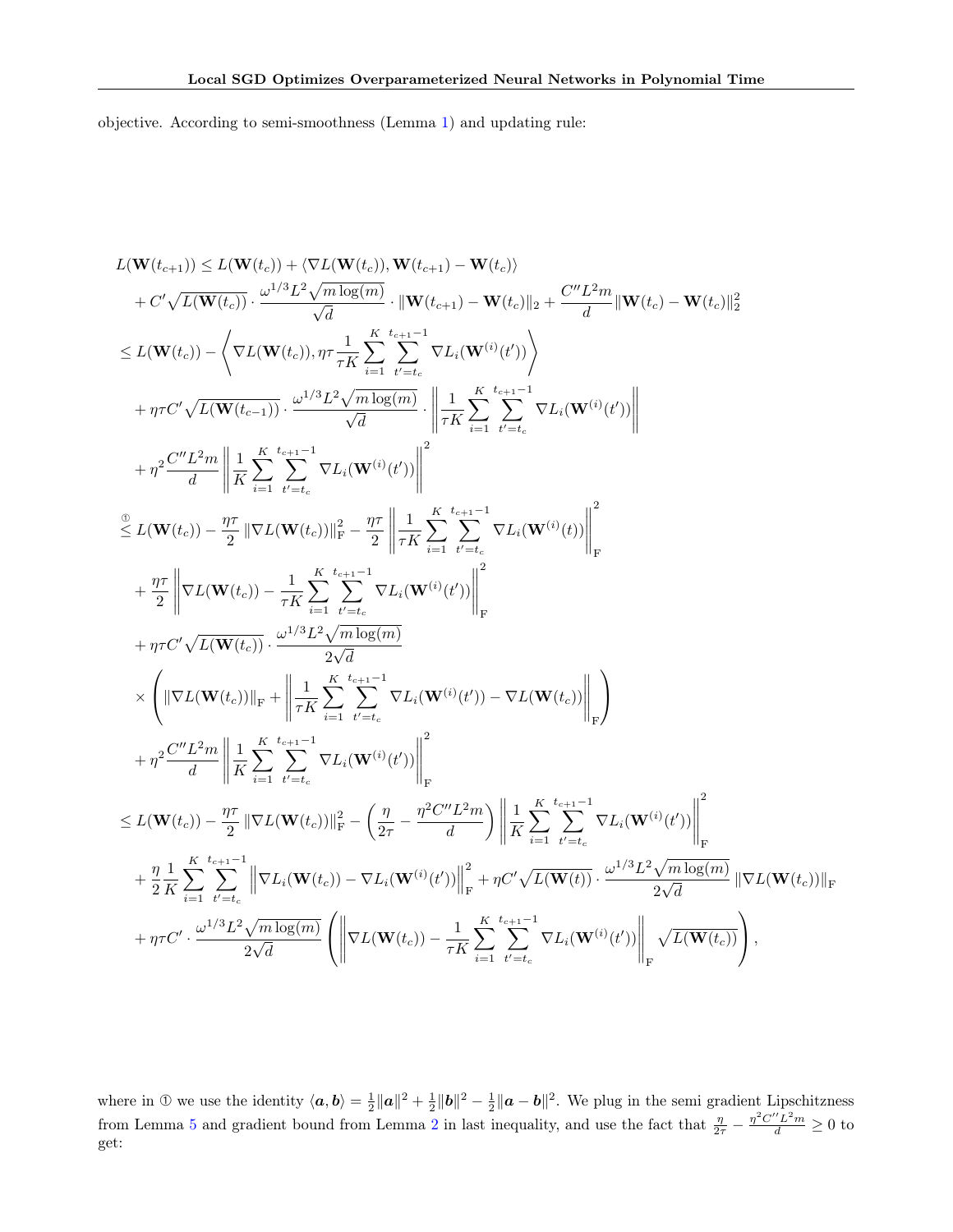$$
L(\mathbf{W}(t_{c+1})) \leq L(\mathbf{W}(t_c)) - \Omega \left( \frac{\eta \tau m \phi}{dn^2} \right) L(\mathbf{W}_{t_c})
$$
  
+ 
$$
\frac{\eta \tau}{2} \left( O\left( \frac{mL^4}{d} \left\| \mathbf{W}^{(i)}(t') - \mathbf{W}(t_c) \right\|_2^2 \right) + O\left( \frac{\omega^{2/3} L^5 m \log m}{d} + \frac{\omega^2 L^6 m \log m}{d} \right) L(\mathbf{W}(t_c)) \right)
$$
  
+ 
$$
\eta \tau C' \cdot \frac{\omega^{1/3} L^2 m \log(m)}{2d} L(\mathbf{W}(t_c))
$$
  
+ 
$$
\eta \tau C' \cdot \frac{\omega^{1/3} L^2 \sqrt{m \log(m)}}{2\sqrt{d}}
$$
  

$$
\times \left( \sqrt{O\left( \frac{mL^4}{d} \left\| \mathbf{W}^{(i)}(t') - \mathbf{W}(t_c) \right\|_2^2 \right) + O\left( \frac{\omega^{2/3} L^5 m \log m}{d} + \frac{\omega^2 L^6 m \log m}{d} \right) L(\mathbf{W}(t_c))} L(\mathbf{W}(t_c)) \right)
$$

Choosing  $\omega = \frac{\phi^{3/2}}{C_0 r^6 L_0^6 \log r}$  $\frac{\phi^{s/2}}{C_{\omega}n^6L^6 \log(m)^{3/2}}$  where  $C_{\omega}$  is some large constant and plugging in local model deviation bound from Lemma [4,](#page-10-2) to get the main recursion relation as follows:

$$
L(\mathbf{W}(t_{c+1})) \le \left(1 - \Omega\left(\frac{\eta \tau m \phi}{dn^2}\right)\right) L(\mathbf{W}(t_c)).
$$
\n(4)

,

Unrolling the recursion and plugging in  $\eta = O(\frac{dn^2}{rm\phi})$  will conclude the proof:

$$
L(\mathbf{W}(T)) \le \exp(-R)L(\mathbf{W}(0)) = \epsilon
$$
  

$$
\Longleftrightarrow R = O\left(\log \frac{1}{\epsilon}\right).
$$

### B Proof of Theorem [2](#page-3-2) (Local SGD)

In this section we will present the proof of convergence rate of Local SGD (Theorem [2\)](#page-3-2). Before that, let us first introduce some useful lemmas.

#### B.1 Proof of Technical Lemma

The following lemma establishes the boundedness of the stochastic gradient.

Lemma 7 (Bounded stochastic gradient). For Local SGD, the following statement holds true for stochastic gradient at any iteration t:

$$
\mathbb{E}_{S_t}\left[\left\|\frac{1}{K}\sum_{i=1}^K\mathbf{G}_i^{(t)}\right\|^2\right] \leq O\left(\frac{mL(\mathbf{W}(t_c))}{dK}\right), \left\|\frac{1}{K}\sum_{i=1}^K\mathbf{G}_i^{(t)}\right\|^2 \leq O\left(\frac{mnL(\mathbf{W}(t_c))}{d}\right),
$$

where  $S_t = \{(\tilde{x}_i, \tilde{y}_i)\}_{i=1}^K$  are the set of randomly sampled data to compute  $\frac{1}{K} \sum_{i=1}^K \mathbf{G}_i^{(t)}$ , K is the number of devices,  $\tau$  is the number of local updates between two consecutive rounds of synchronization, n is the size of each local data shard, d is the dimension of input data, and m is the number of neurons in hidden layer.

Proof. Observe the following facts:

$$
\mathbb{E}_{S_t} \left[ \left\| \frac{1}{K} \sum_{i=1}^K \mathbf{G}_i^{(t)} \right\|^2 \right] = \frac{1}{K^2} \sum_{i=1}^K \mathbb{E} \left[ \left\| \nabla \ell(\mathbf{W}^{(i)}(t); \tilde{\mathbf{x}}_i, \tilde{y}_i) \right\|^2 \right]
$$
  

$$
= \frac{1}{K^2} \sum_{i=1}^K \frac{1}{n} \sum_{(\mathbf{x}_j, y_j) \in S_i} \left\| \nabla \ell(\mathbf{W}^{(i)}(t); \mathbf{x}_j, y_j) \right\|^2
$$
  

$$
\leq \frac{1}{K^2} \sum_{i=1}^K O(m/d) L_i(\mathbf{W}^{(i)}(t)),
$$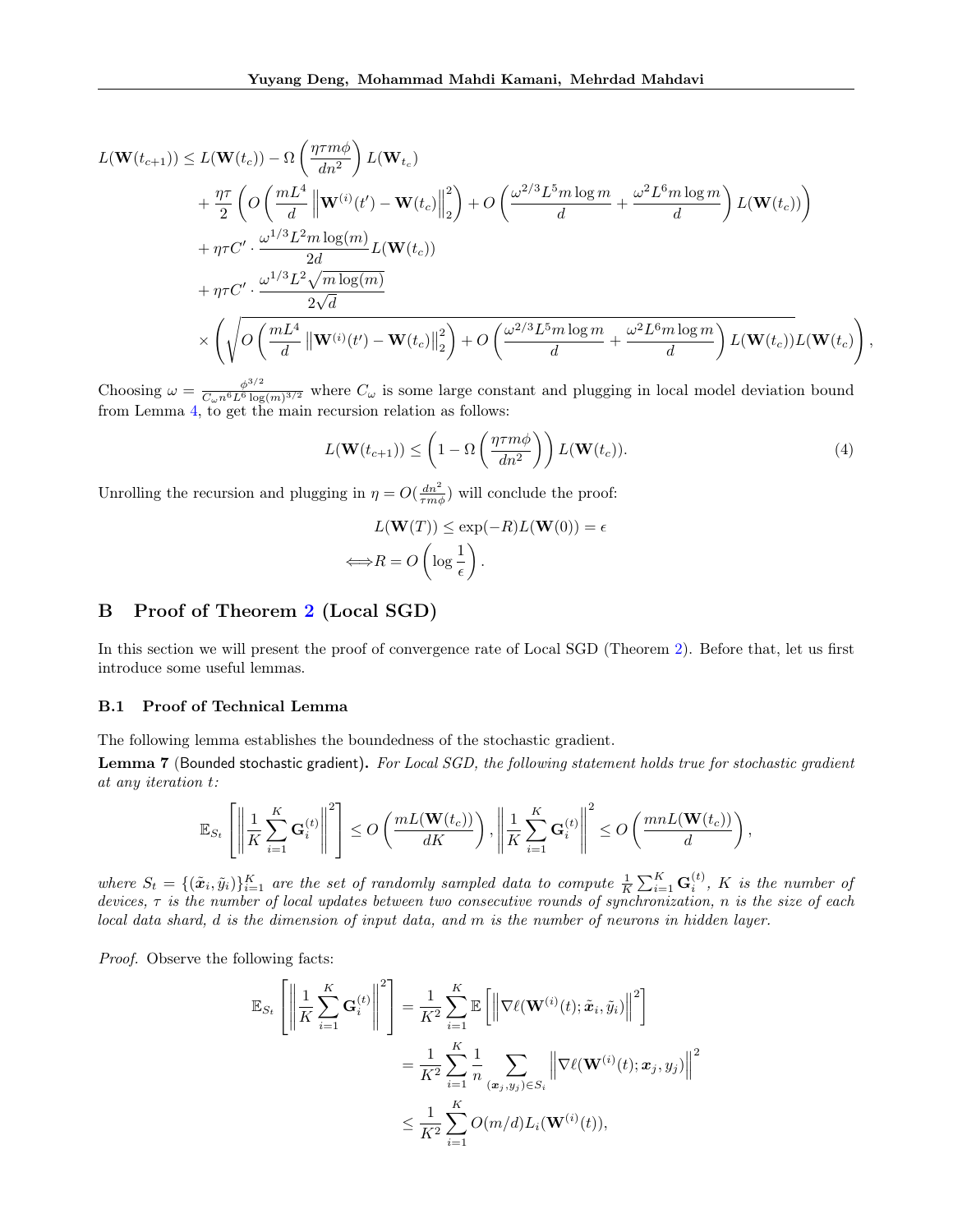where we plug in the gradiet upper bound from Lemma [2.](#page-5-0) According to the shrinkage of local loss (Lemma [9\)](#page-18-0), we can conclude that:

$$
\mathbb{E}_{S_t}\left[\left\|\frac{1}{K}\sum_{i=1}^K\mathbf{G}_i^{(t)}\right\|^2\right] \leq O\left(\frac{mL(\mathbf{W}(t_c))}{dK}\right).
$$

Now we switch to prove the second statement by observing that:

$$
\left\| \frac{1}{K} \sum_{i=1}^{K} \mathbf{G}_i^{(t)} \right\|^2 = \frac{1}{K} \sum_{i=1}^{K} \left\| \nabla \ell(\mathbf{W}^{(i)}(t); \tilde{\boldsymbol{x}}_i, \tilde{y}_i) \right\|^2
$$
  

$$
\leq \frac{1}{K} \sum_{i=1}^{K} O(mn/d) L_i(\mathbf{W}^{(i)}(t))
$$
  

$$
\leq \frac{1}{K} \sum_{i=1}^{K} O(mn/d) L_i(\mathbf{W}^{(i)}(t_c)),
$$

which completes the proof.

The next lemma is similar to Lemma [4,](#page-10-2) but it characterizes the local model deviation under stochastic setting. Hence, it will be inevitably looser than the deterministic version (Lemma [4\)](#page-10-2).

<span id="page-17-0"></span>**Lemma 8.** For Local SGD, let  $t_c$  denote the latest communication stage of before iteration  $t$ . If the condition that  $L_i(\mathbf{W}^{(i)}(t)) \leq L_i(\mathbf{W}(t_c))$  for any  $t_c \leq t \leq t_c + \tau - 1$  holds, then the following statement holds true for  $t_c \le t \le t_c + \tau - 1$ :

$$
\left\|\mathbf{W}^{(i)}(t)-\mathbf{W}(t_c)\right\|_{\mathrm{F}}^2 \leq O\left((\eta^2\tau^2+\eta^2\tau)\frac{mn}{d}\right)L_i(\mathbf{W}(t_c)),
$$

where K is the number of devices,  $\tau$  is the number of local updates between two consecutive rounds of synchronization, n is the size of each local data shard, and m is the number of neurons in hidden layer.

Proof. According to updating rule:

$$
\mathbb{E} \left\| \mathbf{W}^{(i)}(t+1) - \mathbf{W}(t_c) \right\|_{\mathrm{F}}^2 = \mathbb{E} \left\| \mathbf{W}^{(i)}(t) - \eta \mathbf{G}_i^{(t)} - \mathbf{W}(t_c) \right\|_{\mathrm{F}}^2
$$
\n
$$
= \mathbb{E} \left\| \mathbf{W}^{(i)}(t) - \mathbf{W}(t_c) \right\|_{\mathrm{F}}^2 - 2\eta \mathbb{E} \left\langle \nabla L_i(\mathbf{W}^{(i)}(t)), \mathbf{W}^{(i)}(t) - \mathbf{W}(t_c) \right\rangle
$$
\n
$$
+ \eta^2 \mathbb{E} \|\mathbf{G}_i^{(t)}\|_{\mathrm{F}}^2
$$
\n
$$
= \mathbb{E} \left\| \mathbf{W}^{(i)}(t) - \mathbf{W}(t_c) \right\|_{\mathrm{F}}^2 + 2\eta \left\langle \nabla L_i(\mathbf{W}^{(i)}(t)), \eta \sum_{t'=t_c}^{t-1} \nabla L_i(\mathbf{W}^{(i)}(t)) \right\rangle
$$
\n
$$
+ \eta^2 \mathbb{E} \|\mathbf{G}_i^{(t)}\|_{\mathrm{F}}^2
$$
\n
$$
= \mathbb{E} \left\| \mathbf{W}^{(i)}(t) - \mathbf{W}(t_c) \right\|_{\mathrm{F}}^2 + 2\eta^2 (t - t_c) \left\langle \nabla L_i(\mathbf{W}^{(i)}(t)), \frac{1}{(t - t_c)} \sum_{t'=t_c}^{t-1} \nabla L_i(\mathbf{W}^{(i)}(t)) \right\rangle
$$
\n
$$
+ \eta^2 \mathbb{E} \|\mathbf{G}_i^{(t)}\|_{\mathrm{F}}^2.
$$

Applying the identity  $\langle a, b \rangle = \frac{1}{2} ||a||^2 + \frac{1}{2} ||b||^2 - \frac{1}{2} ||a - b||^2$  on the cross term we have:

$$
\mathbb{E}\left\|\mathbf{W}^{(i)}(t+1) - \mathbf{W}(t_c)\right\|_{\mathrm{F}}^2 \leq \mathbb{E}\left\|\mathbf{W}^{(i)}(t) - \mathbf{W}(t_c)\right\|_{\mathrm{F}}^2
$$
  
+ 
$$
\eta^2(t - t_c) \left(\mathbb{E}\left\|\nabla L_i(\mathbf{W}^{(i)}(t))\right\|^2 + \left\|\frac{1}{(t - t_c)}\sum_{t'=t_c}^{t-1} \nabla L_i(\mathbf{W}^{(i)}(t))\right\|^2\right)
$$
  
+ 
$$
\eta^2 \frac{1}{n} \sum_{(\mathbf{x}_j, y_j) \in S_i} \left\|\nabla \ell(\mathbf{W}^{(i)}(t); \mathbf{x}_j, y_j)\right\|^2.
$$

 $\Box$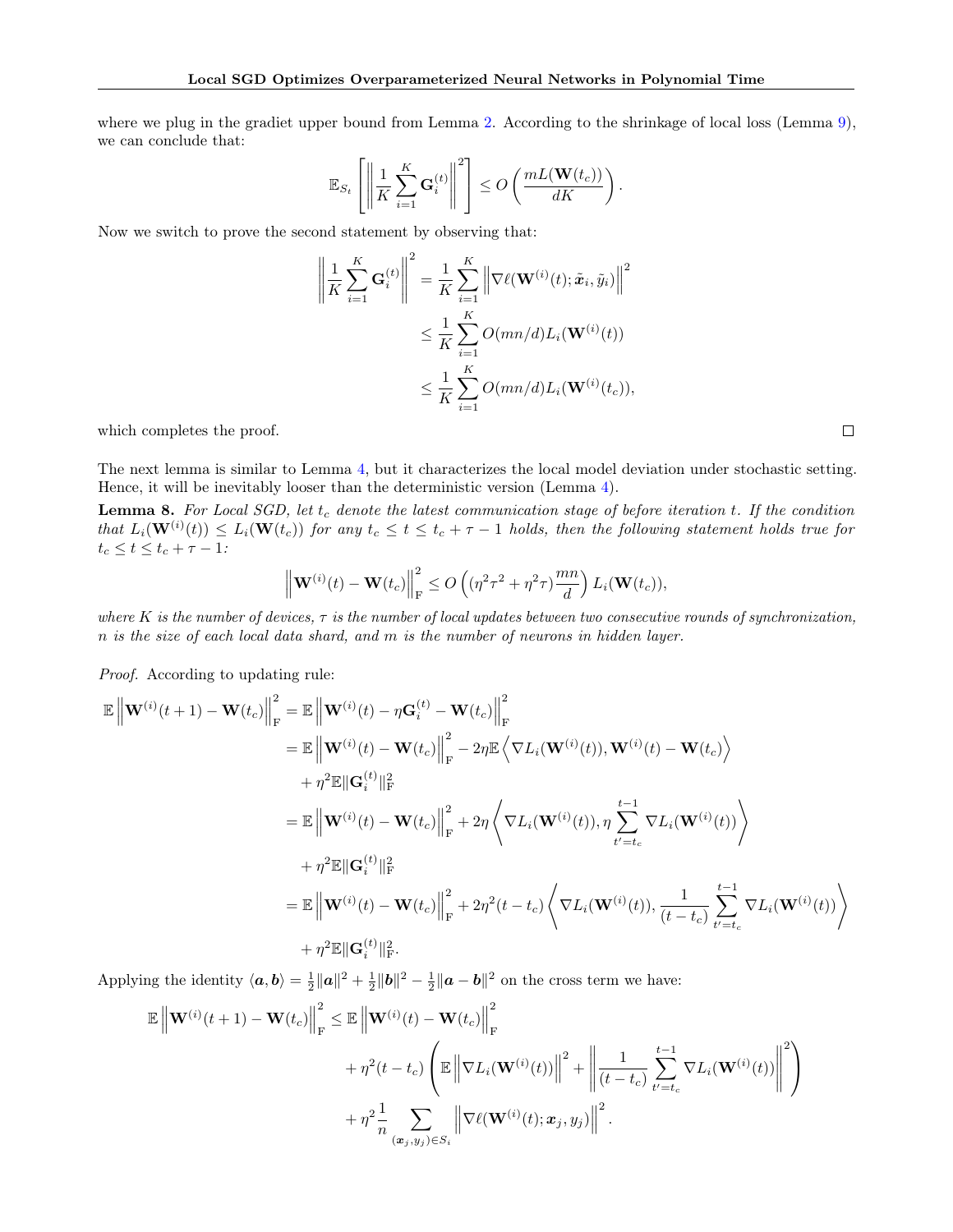Plugging the gradient upper bound from Lemma [2](#page-5-0) yields:

$$
\mathbb{E}\left\|\mathbf{W}^{(i)}(t+1) - \mathbf{W}(t_c)\right\|_{\mathrm{F}}^2 \leq \mathbb{E}\left\|\mathbf{W}^{(i)}(t) - \mathbf{W}(t_c)\right\|_{\mathrm{F}}^2
$$
  
+  $\eta^2(t - t_c) \left( O\left(\frac{m}{d}\right) L_i(\mathbf{W}^{(i)}(t)) + \frac{1}{t - t_c} \sum_{t'=t_c}^{t-1} O\left(\frac{m}{d}\right) L_i(\mathbf{W}^{(i)}(t'))\right)$   
+  $\eta^2 O\left(\frac{m}{d}\right) L_i(\mathbf{W}^{(i)}(t)).$ 

Since we assume  $L_i(\mathbf{W}^{(i)}(t)) \leq L_i(\mathbf{W}(t_c))$  for any  $t_c \leq t \leq t_c + \tau - 1$ , we have:

$$
\mathbb{E}\left\|\mathbf{W}^{(i)}(t+1) - \mathbf{W}(t_c)\right\|_{\mathrm{F}}^2 \leq \mathbb{E}\left\|\mathbf{W}^{(i)}(t) - \mathbf{W}(t_c)\right\|_{\mathrm{F}}^2 + \eta^2 \tau \left(O\left(\frac{m}{d}\right)L_i(\mathbf{W}^{(i)}(t_c)) + O\left(\frac{m}{d}\right)L_i(\mathbf{W}^{(i)}(t_c))\right) + \eta^2 O\left(\frac{m}{d}\right)L_i(\mathbf{W}(t_c)).
$$

Do the telescoping sum from  $t + 1$  to  $t_c$  will conclude the proof:

$$
\mathbb{E}\left\|\mathbf{W}^{(i)}(t+1)-\mathbf{W}(t_c)\right\|_{\mathrm{F}}^2 \leq O\left((\eta^2\tau^2+\eta^2\tau)\frac{m}{d}\right)L_i(\mathbf{W}(t_c)).
$$

The next lemma will reveal the boundedness of objective in stochastic setting. The slight difference to the dynamic of objective in deterministic setting (Lemma [6\)](#page-12-0) is that, we show the objective is strictly decreasing in Local GD, but here we only derive a small upper bound of it:  $L_i(\mathbf{W}^{(i)}(t)) \leq O(1) \cdot L_i(\mathbf{W}(t_c))$ , with high probability. Even though it is not a strictly decreasing loss, it is enough to enable us to prove linear convergence of objective.

<span id="page-18-0"></span>**Lemma 9.** For Local SGD, at any iteration t in between two communication rounds:  $t_c \le t \le t_c + \tau - 1$  and  $i \in [K], \ if \mathbf{W}^{(i)}(t) \in \mathcal{B}(\mathbf{W}(0), \omega)$ , then with probability at least  $1 - \exp(-\Omega(m\omega^{2/3}))$ , the following statement holds true:

$$
L_i(\mathbf{W}^{(i)}(t)) \le O(1) \cdot L_i(\mathbf{W}(t_c)).
$$

*Proof.* We examine the absolute value bound for  $L_i(\mathbf{W}^{(i)}(t-1))$ :

$$
L_i(\mathbf{W}^{(i)}(t)) \leq L_i(\mathbf{W}^{(i)}(t-1)) + \eta \|\nabla L_i(\mathbf{W}(t-1))\| \|\mathbf{G}^{(i)}(t)\| + \eta C' \sqrt{L_i(\mathbf{W}^{(i)}(t-1))} \cdot \frac{\omega^{1/3} L^2 \sqrt{m \log(m)}}{\sqrt{d}} \cdot \left\| \mathbf{G}^{(i)}(t) \right\|_2 + \eta^2 \frac{C'' L^2 m}{d} \left\| \mathbf{G}^{(i)}(t) \right\|_2^2 \n\leq L_i(\mathbf{W}^{(i)}(t-1)) + \frac{\eta m \sqrt{n}}{d} L_i(\mathbf{W}^{(i)}(t-1)) + \eta C' \frac{\omega^{1/3} L^2 m \sqrt{mn \log(m)}}{d \sqrt{d}} L_i(\mathbf{W}^{(i)}(t-1)) + \eta^2 \frac{C'' L^2 m^2 n}{d^2} L_i(\mathbf{W}(t-1)) \n\leq \left(1 + O\left(\frac{\eta m \sqrt{n}}{d}\right)\right) L_i(\mathbf{W}^{(i)}(t-1)) \n\leq \left(1 + O\left(\frac{\phi}{m \tau n^{2.5} \log^2 m}\right)\right)^{\tau} L_i(\mathbf{W}(t_c)) \n\leq \exp\left(\frac{\phi}{mn^{2.5} \log^2 m}\right) L_i(\mathbf{W}(t_c)) \leq O(1) \cdot L_i(\mathbf{W}(t_c)).
$$

 $\Box$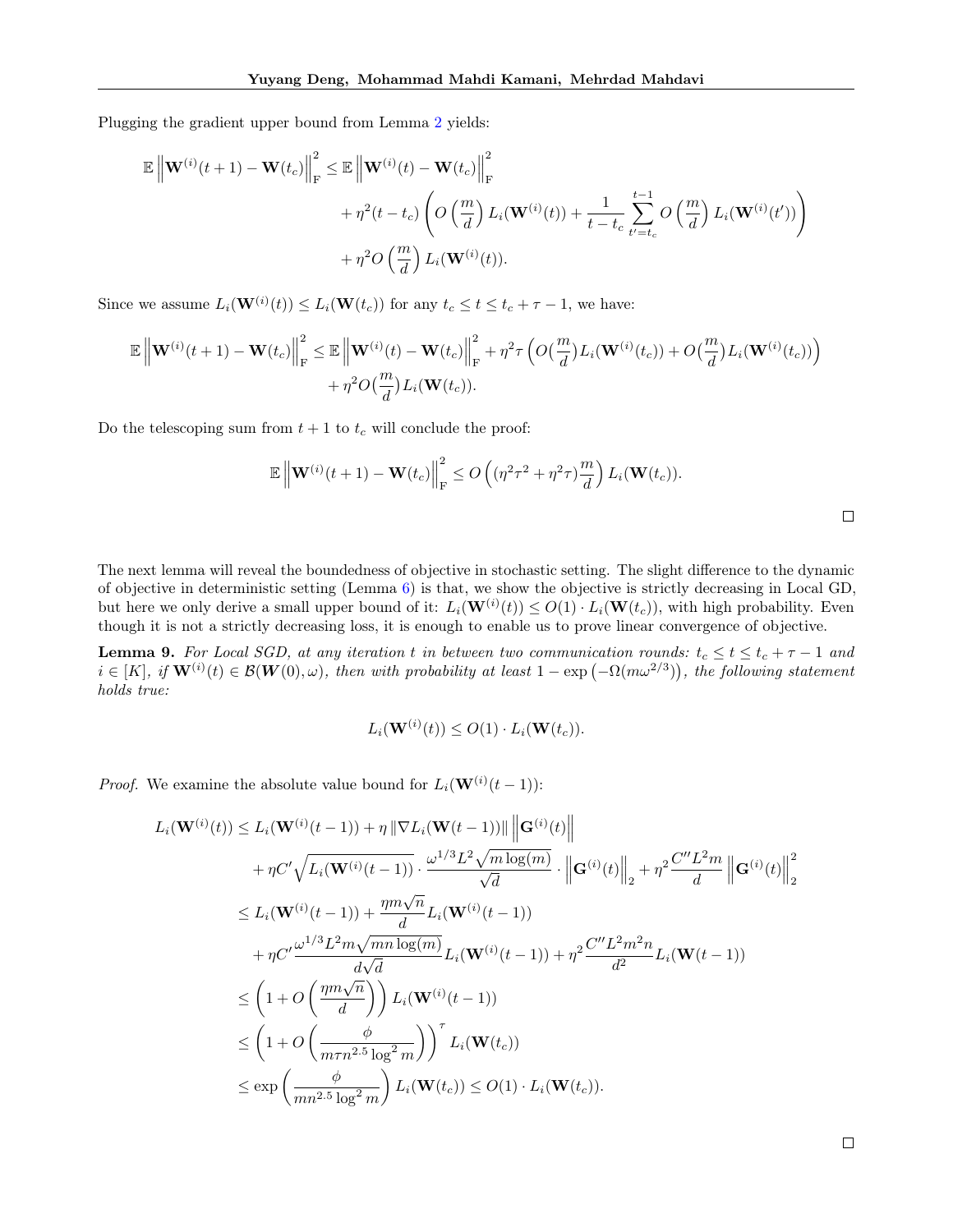#### B.2 Proof of Theorem [2](#page-3-2)

With the above lemmas in hand, we can finally proceed to the proof of Theorem [2.](#page-3-2) We prove Theorem [2](#page-3-2) by induction. Assume the following induction hypotheses hold for all  $h \leq t$ , with probability at least  $1 - e^{-\Omega((\log m)^2)}$ .

(I) 
$$
\|\mathbf{W}(h) - \mathbf{W}(0)\| \le \omega, \|\mathbf{W}^{(i)}(h) - \mathbf{W}(0)\| \le \omega, \forall i \in [K],
$$
  
(II)  $L(\mathbf{W}(t_c)) \le n \log^2 m \cdot e^{-R/R_0}$ ,

where  $\omega = O(\phi^{3/2} n^{-6} L^{-6} \log^{-3/2}(m))$ ,  $t_c$  is the latest communication round of h, also the cth communication round, and  $R_0 = \frac{n^5 \log^2 m}{\phi^2}$ . Then, we need to show that these two statements hold for  $t + 1$ .

#### B.2.1 Proof of inductive hypothesis I

Step 1: Bounded virtual average iterates. Now we prove the first hypothesis for  $t + 1$ :  $\|\mathbf{W}(t + 1) - \mathbf{W}(0)\| \leq \omega$ . By the updating rule we know that:

$$
\begin{aligned} \|\mathbf{W}(t+1) - \mathbf{W}(0)\| &\leq \eta \sum_{j=1}^{t} \left\| \frac{1}{K} \sum_{i=1}^{K} \mathbf{G}^{(i)}(j) \right\| \\ &\leq \eta \tau \sum_{c'=1}^{c} O\left(\sqrt{\frac{mn}{d}} L(\mathbf{W}(t'_{c})\right) \\ &\leq \eta \tau \sum_{c'=1}^{c} O\left(\sqrt{\frac{mn}{d}} n \log^{2} m e^{-c'/R_{0}}\right) \\ &\leq \eta \tau \sqrt{\frac{mn}{d}} n \log^{2} m \left(1 + \frac{1}{e^{1/(2R_{0})} - 1}\right) \\ &\leq \eta \tau \sqrt{\frac{mn}{d}} n \log^{2} m \left(1 + 2R_{0}\right) \\ &\leq \frac{\sqrt{d} \log mn^{3}}{\sqrt{m}} .\end{aligned}
$$

Since we choose  $m \ge \frac{n^{18}L^{12}d \log^5 m}{\phi^3}$ , we conclude that  $\|\mathbf{W}(t+1) - \mathbf{W}(0)\| \le \omega$ .

Step 2: Bounded local iterates. Then we prove the second hypothesis for  $t + 1$ :  $\|\mathbf{W}^{(i)}(t+1) - \mathbf{W}(0)\| \leq \omega$ . By the updating rule we know that:

$$
\left\| \mathbf{W}^{(i)}(t+1) - \mathbf{W}(0) \right\| \leq \eta \sum_{j=1}^{t} \left\| \mathbf{G}^{(i)}(j) \right\|
$$
  

$$
\leq \eta \sum_{j=1}^{t} O\left(\sqrt{\frac{mn}{d}}\right) \sqrt{L_i(\mathbf{W}(j))}
$$
  

$$
\leq \eta \tau \sum_{j=1}^{c} O\left(\sqrt{\frac{m}{d}}\right) \sqrt{KL(\mathbf{W}(t_c))}
$$
  

$$
\leq \frac{\sqrt{dK} \log mn^3}{\sqrt{m}},
$$

where we apply the gradient upper bound (Lemma [2\)](#page-5-0) and the decreasing nature of local loss (Lemma [9\)](#page-18-0). Since we choose  $m \ge \frac{Kdn^{18}L^{12}\log^3 m}{\phi^5}$ , we know that  $\|\mathbf{W}^{(i)}(t+1) - \mathbf{W}(0)\| \le \omega$ .

#### B.2.2 Proof of inductive hypothesis II

Now we proceed to prove that hypothesis II holds for  $t + 1$ . If  $t_c \le t + 1 < t_{c+1}$ , then the statement apparently holds for  $t_c$ . If  $t + 1 \ge t_{c+1}$ , we have to examine the upper bound for  $L(\mathbf{W}(t_{c+1}))$ . The first step is to characterize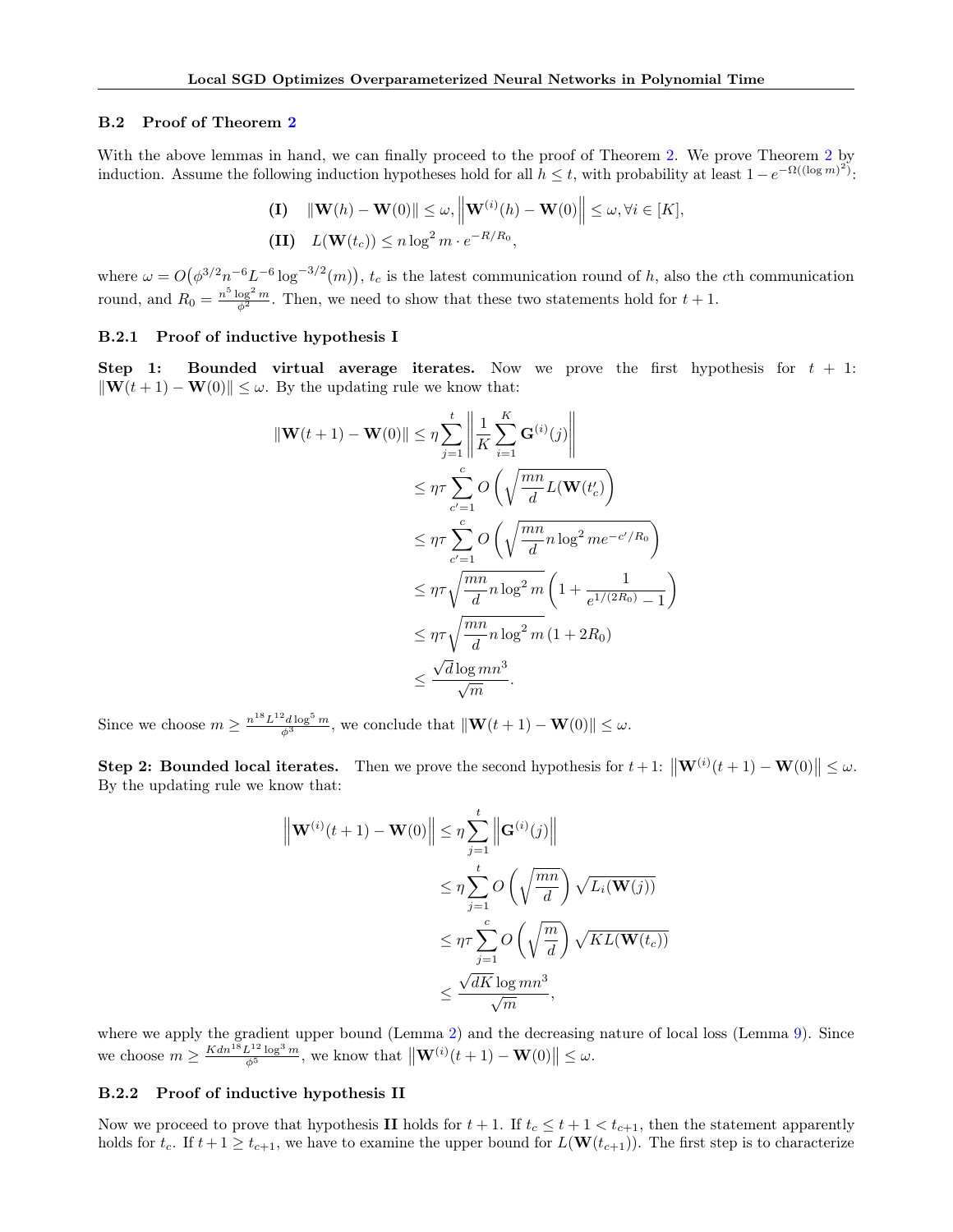how global loss changes in one iteration. We use the technique from standard smooth non-convex optimization, but notice that here we only have semi-smooth objective. According to semi-smoothness (Lemma [1\)](#page-4-1) and updating rule:

$$
\begin{split} &\mathbb{E}[L(\mathbf{W}(t_{c+1}))]\leq L(\mathbf{W}(t_{c}))+\mathbb{E}\left[\langle\nabla L(\mathbf{W}(t_{c})) ,\mathbf{W}(t_{c+1})-\mathbf{W}(t_{c})\rangle\right] \\ &+C'\sqrt{L(\mathbf{W}(t_{c}))}\cdot\frac{\omega^{1/3}L^{2}\sqrt{m\log(m)}}{\sqrt{d}}\cdot\mathbb{E}\|\mathbf{W}(t_{c+1})-\mathbf{W}(t_{c})\|_{2}+\frac{C''L^{2}m}{d}\mathbb{E}\|\mathbf{W}(t_{c+1})-\mathbf{W}(t_{c})\|_{2}^{2}}{2} \\ &\leq L(\mathbf{W}(t_{c}))-\left\langle\nabla L(\mathbf{W}(t_{c})),\eta\tau\frac{1}{\tau K}\sum_{i=1}^{K}\sum_{t'=t_{c}}^{t_{c+1}-1}\nabla L_{i}(\mathbf{W}^{(i)}(t'))\right\rangle \\ &+\eta\tau C'\sqrt{L(\mathbf{W}(t_{c}))}\cdot\frac{\omega^{1/3}L^{2}\sqrt{m\log(m)}}{\sqrt{d}}\cdot\mathbb{E}\left\|\frac{1}{\tau K}\sum_{i=1}^{K}\sum_{t'=t_{c}}^{t_{c+1}-1}\mathbf{G}^{(i)}(t')\right\|_{2} \\ &+\eta^{2}\frac{C''L^{2}m}{d}\mathbb{E}\left\|\frac{1}{\tau K}\sum_{i=1}^{K}\sum_{t'=t_{c}}^{t_{c+1}-1}\mathbf{G}^{(i)}(t')\right\|_{2}^{2} \\ &\leq L(\mathbf{W}(t_{c}))-\left\langle\nabla L(\mathbf{W}(t_{c})),\eta\tau\frac{1}{\tau K}\sum_{i=1}^{K}\sum_{t'=t_{c}}^{t_{c+1}-1}\nabla L_{i}(\mathbf{W}^{(i)}(t'))\right\rangle \\ &+\eta\tau C'\sqrt{L(\mathbf{W}(t_{c}))}\cdot\frac{\omega^{1/3}L^{2}\sqrt{m\log(m)}}{\sqrt{d}}\cdot O\left(\sqrt{\frac{mL(\mathbf{W}(t_{c}))}{dK}}\right) \\ &+\eta^{2}\frac{C''L^{2}m}{d}O\left(\frac{mL(\mathbf{W}(t_{c}))}{dK}\right) \\ &\stackrel{2}{\leq}L(\mathbf{W}(t_{c}))-\frac{\eta\
$$

where in ① we use the identity  $\langle a, b \rangle = \frac{1}{2} ||a||^2 + \frac{1}{2} ||b||^2 - \frac{1}{2} ||a - b||^2$ . We plug in the semi gradient Lipschitzness from Lemma [5](#page-11-0) and gradient bound from Lemma [2](#page-5-0) in last inequality to get:

$$
\mathbb{E}[L(\mathbf{W}(t_{c+1}))] \leq L(\mathbf{W}(t_c)) - \frac{\eta \tau}{2} \|\nabla L(\mathbf{W}(t_c))\|_{\mathrm{F}}^2 + \eta \tau C' \sqrt{L(\mathbf{W}(t_c))} \cdot \frac{\omega^{1/3} L^2 \sqrt{m \log(m)}}{2\sqrt{d}} O\left(\sqrt{\frac{mL(\mathbf{W}(t_c))}{dK}}\right) + \eta^2 \frac{C'' L^2 m}{d} O\left(\frac{mL(\mathbf{W}(t_c))}{dK}\right) + \frac{\eta}{2} \frac{L}{K} \sum_{i=1}^{K} \sum_{t'=t_c}^{t_{c+1}-1} \left(O\left(\frac{mL^4}{d} \left\|\mathbf{W}^{(i)}(t') - \mathbf{W}(t_c)\right\|_2^2\right) + O\left(\frac{\omega^{2/3} L^5 m \log m}{d} + \frac{\omega^2 L^6 m \log m}{d}\right) L(\mathbf{W}(t_c))\right)
$$

Choosing  $\omega = \frac{\phi^{3/2}}{C_1 r^6 L^6 \log r}$  $\frac{\phi^{s/2}}{C_{\omega}n^6L^6 \log(m)^{3/2}}$  where  $C_{\omega}$  is some large constant and plugging in local model deviation bound from Lemma [8,](#page-17-0) to get the main recursion relation as follows:

$$
\mathbb{E}[L(\mathbf{W}(t_{c+1}))] \leq \left(1 - \Omega\left(\frac{\eta \tau m \phi}{dn^2}\right)\right) L(\mathbf{W}(t_c)).
$$
\n(5)

<span id="page-20-0"></span>,